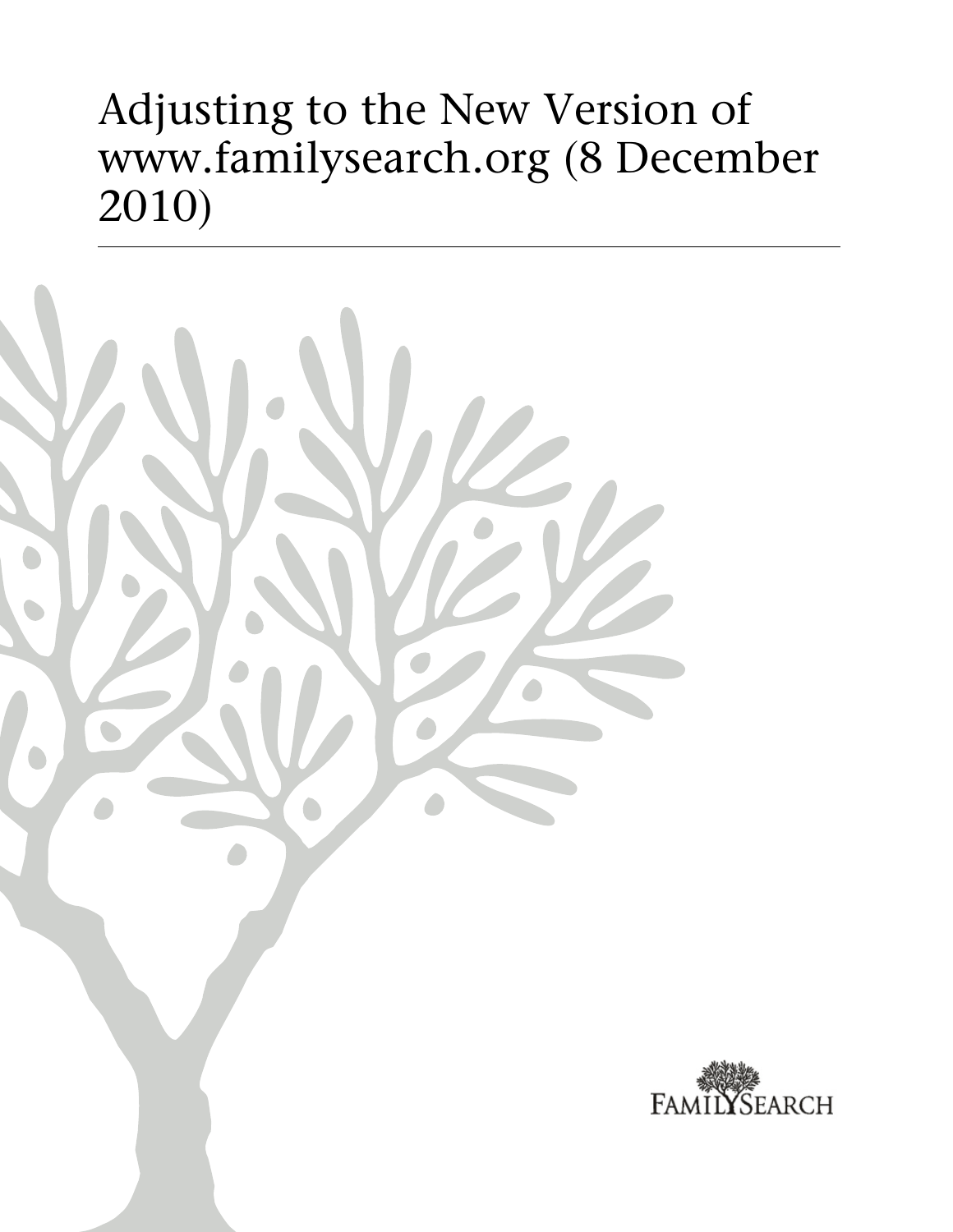Published by

FamilySearch, International Salt Lake City, Utah

© 2010 by Intellectual Reserve, Inc. All rights reserved Printed in the United States of America

This document may be copied and downloaded for incidental noncommercial Church or your own personal use.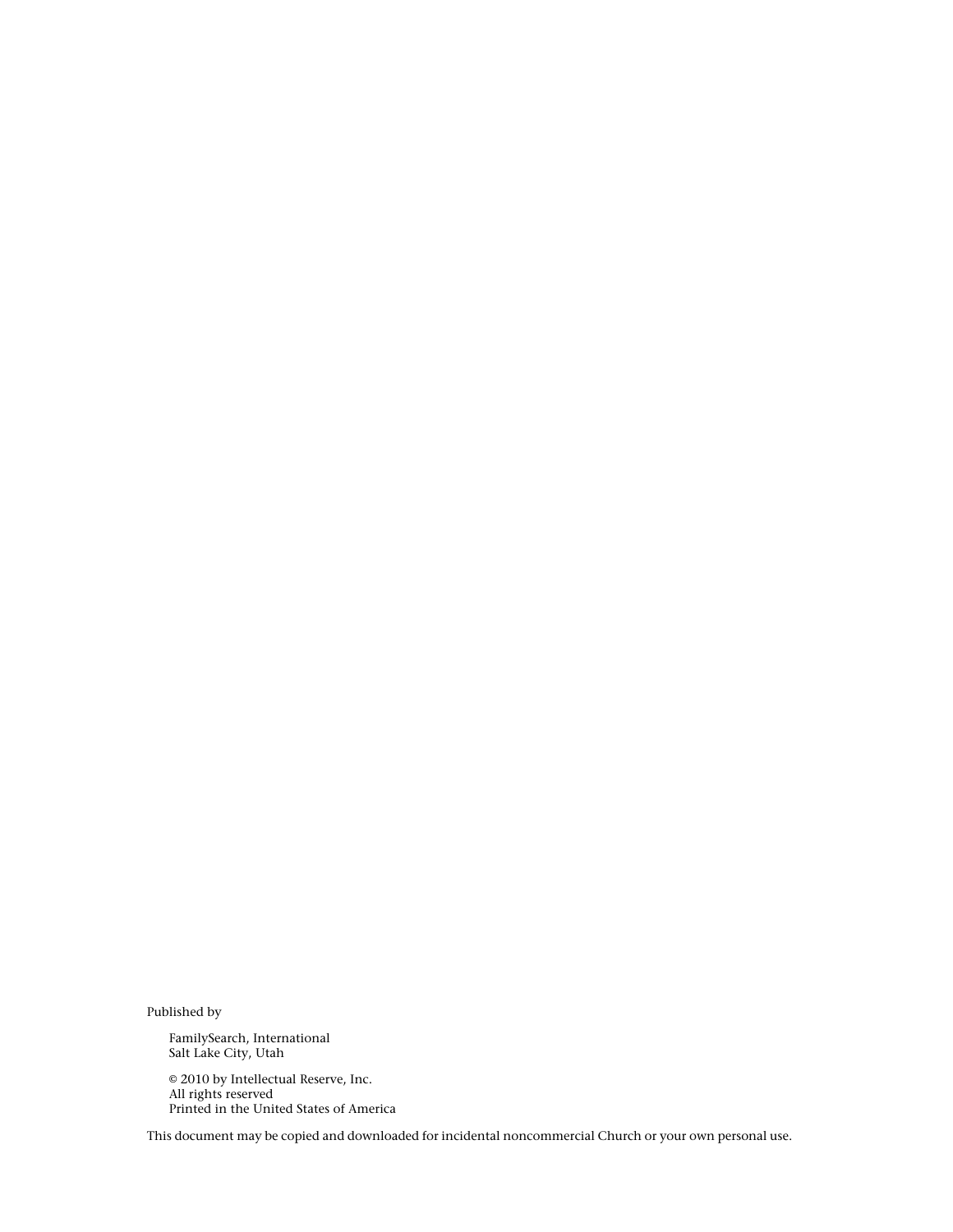# Adjusting to the New Version of www.familysearch.org (8 December 2010)

# **Contents**

| Where to Find Features That Were on the Previous Version of the FamilySearch Website 5 |
|----------------------------------------------------------------------------------------|
|                                                                                        |
|                                                                                        |
|                                                                                        |
|                                                                                        |
|                                                                                        |
|                                                                                        |
|                                                                                        |
|                                                                                        |
|                                                                                        |
|                                                                                        |
|                                                                                        |
|                                                                                        |
|                                                                                        |
|                                                                                        |
|                                                                                        |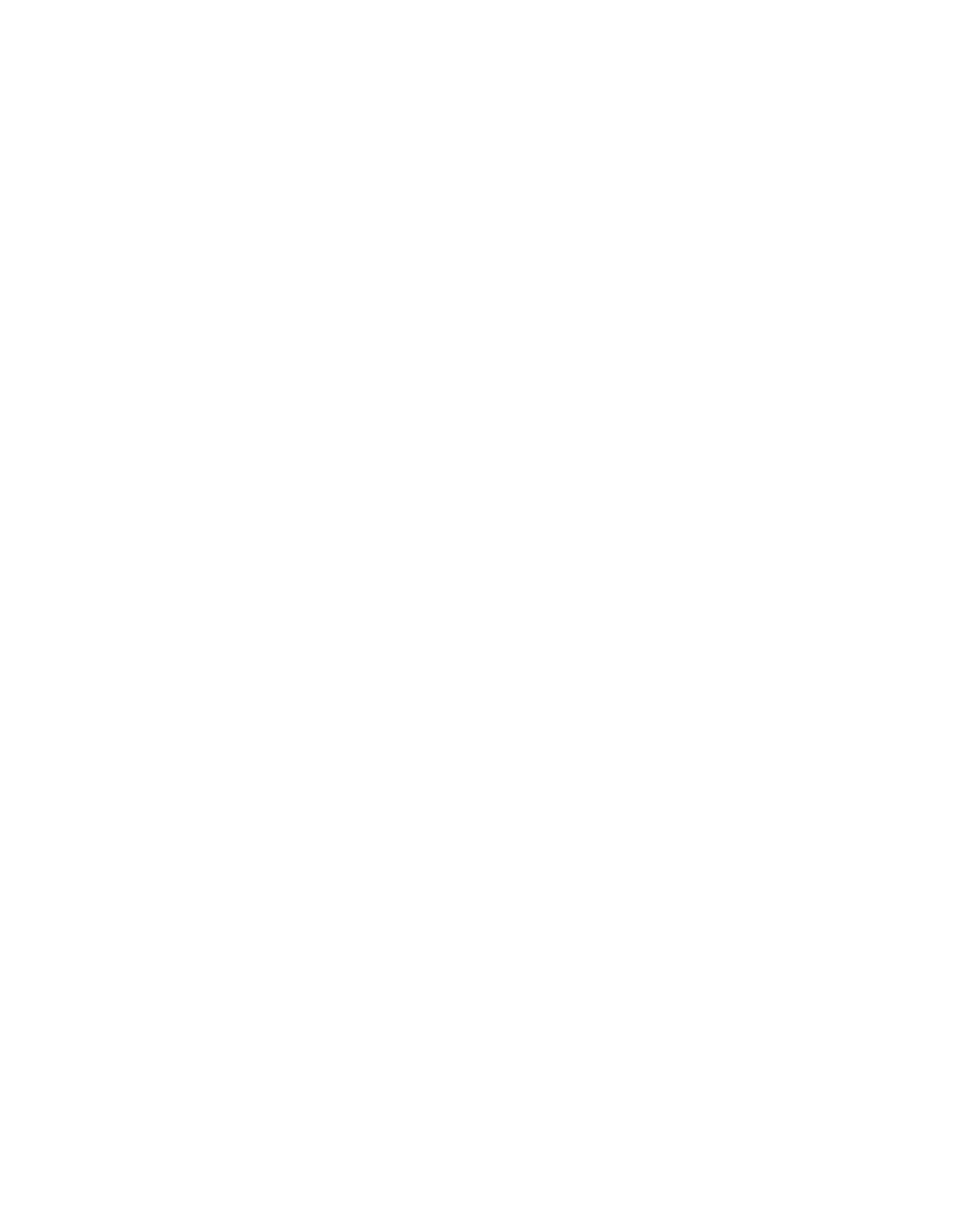# <span id="page-4-0"></span>What Changes Were Made

## <span id="page-4-1"></span>**Reasons for the Changes**

The updated version of the FamilySearch website gives you a richer family history experience by putting all FamilySearch content, services, and products on the same site.

You can enjoy these benefits on the updated FamilySearch website:

- More scanned documents and indexes that are published more frequently.
- An improved search experience that looks through more content and gives more accurate results.
- A thriving genealogical community where you can give and receive help.
- One user name and password for all FamilySearch products and services.
- <span id="page-4-2"></span>• Responsive, reliable, and scalable hardware and software on which the site can grow and improve.

### **Where to Find Features That Were on the Previous Version of the FamilySearch Website**

The new version of the FamilySearch website still contains most of the resources that you used on the previous site. How you find them has changed.

The following table lists tasks that were commonly done on the previous version of the FamilySearch website. It also explains how to do them in the new site.

| the FamilySearch                                                                                                                                                                                                                                                                                                               | What You Could Do on   How to Do the Same Task on the Current Version                                                                                                                                                                                     |
|--------------------------------------------------------------------------------------------------------------------------------------------------------------------------------------------------------------------------------------------------------------------------------------------------------------------------------|-----------------------------------------------------------------------------------------------------------------------------------------------------------------------------------------------------------------------------------------------------------|
| <b>Website</b>                                                                                                                                                                                                                                                                                                                 | the previous Version of of the FamilySearch Website                                                                                                                                                                                                       |
| l Search Ancestral File and<br>the Pedigree Resource File<br><b>Note:</b> Records from the<br>Pedigree Resource File have<br>not yet been added to the<br>website. Until it is avail-<br>able, scroll to the bottom<br>of screen, and click Use<br>the previous version of<br>FamilySearch.org. Then<br>click Advanced Search. | 1.<br><b>BETA</b><br>Click FAMILYSEARCH (FamilySearch Home).<br>2. Click Trees.<br>3. Enter the individual that you want to find.<br><b>Note:</b> The search results indicate whether a record came<br>from Ancestral File or the Pedigree Resource File. |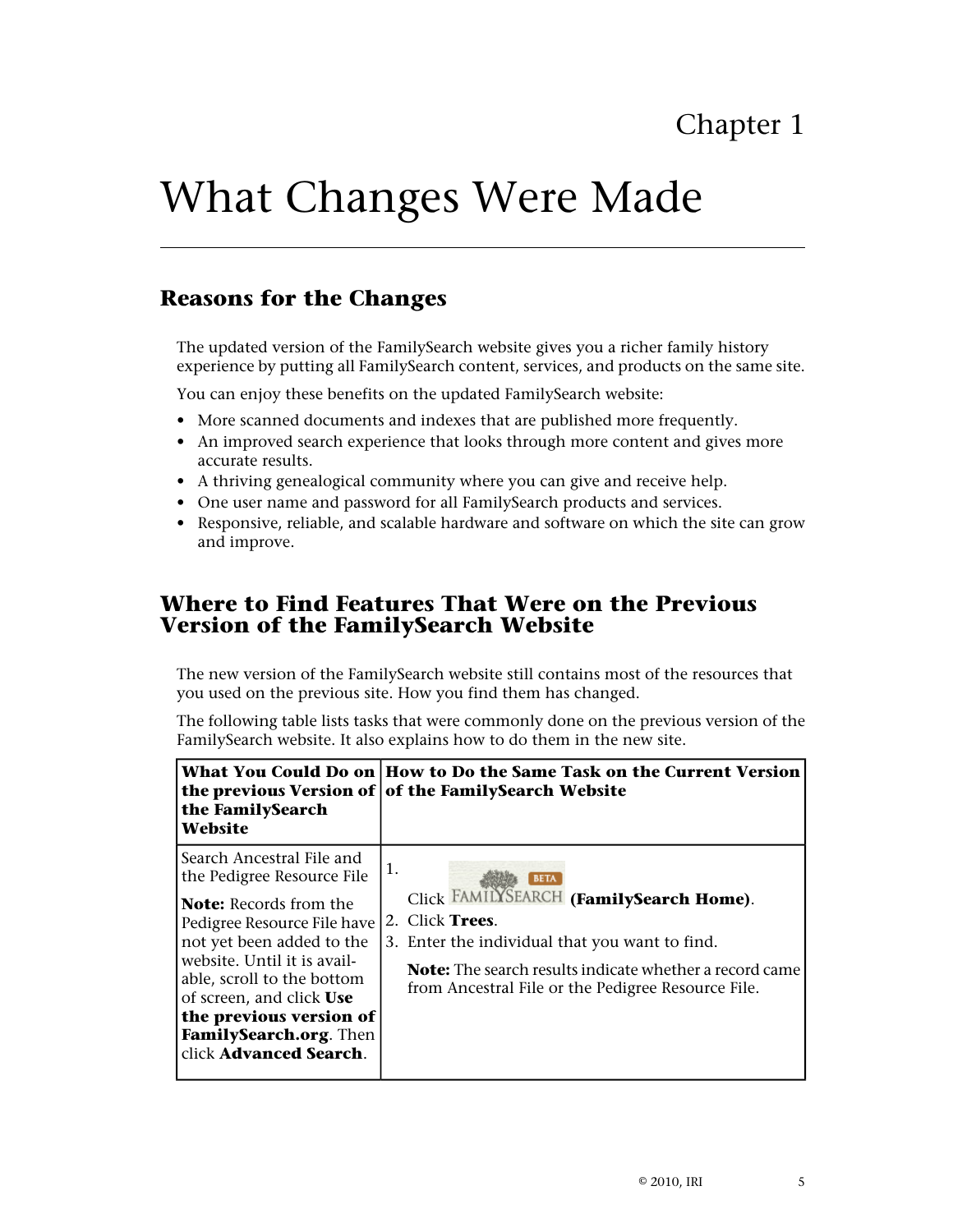| the FamilySearch                                      | What You Could Do on How to Do the Same Task on the Current Version                                                                                                                                                                                                                                                                                                                                                                                                                                                                                                                                                                                                                                                  |  |
|-------------------------------------------------------|----------------------------------------------------------------------------------------------------------------------------------------------------------------------------------------------------------------------------------------------------------------------------------------------------------------------------------------------------------------------------------------------------------------------------------------------------------------------------------------------------------------------------------------------------------------------------------------------------------------------------------------------------------------------------------------------------------------------|--|
| Website                                               | the previous Version of of the FamilySearch Website                                                                                                                                                                                                                                                                                                                                                                                                                                                                                                                                                                                                                                                                  |  |
| Search these databases:                               | The British censuses are currently not available. Until they                                                                                                                                                                                                                                                                                                                                                                                                                                                                                                                                                                                                                                                         |  |
| 1880 U.S. census                                      | are, use the previous version of the FamilySearch website.                                                                                                                                                                                                                                                                                                                                                                                                                                                                                                                                                                                                                                                           |  |
| 1881 British census                                   | 1. Scroll to the bottom of screen, and click Use the<br>previous version of FamilySearch.org.<br>2. Click Advanced Search.                                                                                                                                                                                                                                                                                                                                                                                                                                                                                                                                                                                           |  |
| Search the 1881 Canadian<br>census                    | 1.<br><b>BETA</b><br>Click FAMILYSEARCH (FamilySearch Home).<br>2. Under "Browse by location," click the link USA,<br><b>Canada, and Mexico.</b><br>3. On the left side of the screen, click <b>Canada</b> .<br>4. Find the census that you want, and search for the<br>individual.<br>Tip: If the list of available records has too many items<br>for you to find the censuses, you do not see it, click<br><b>Census &amp; Lists</b> . You may need to scroll to see this link.<br>Note: The new version of the FamilySearch website<br>contains many more censuses than the previous one.                                                                                                                         |  |
| Search the International<br>Genealogical Index (IGI). | 1.<br><b>BETA</b><br>Click FAMILYSEARCH (FamilySearch Home).<br>2. Click Historical Records.<br>3. Enter the individual that you want to find.<br>Note: The International Genealogical Index no longer<br>exists as a searchable database. The Historical Records<br>feature lets you search the transcribed records of birth,<br>marriage, and death that were previously published in<br>the index. The patron-submitted records are temporarily<br>unavailable. You can no longer search by batch number.<br>You can still search the index on the previous version of<br>the site:<br>1. Scroll to the bottom of screen, and click Use the<br>previous version of FamilySearch.org.<br>2. Click Advanced Search. |  |
| Search the U.S. Social Secu-                          | 1.                                                                                                                                                                                                                                                                                                                                                                                                                                                                                                                                                                                                                                                                                                                   |  |
| rity Death Index.                                     | <b>BETA</b>                                                                                                                                                                                                                                                                                                                                                                                                                                                                                                                                                                                                                                                                                                          |  |
| <b>Note:</b> The Social Security                      | Click FAMILYSEARCH (FamilySearch Home).                                                                                                                                                                                                                                                                                                                                                                                                                                                                                                                                                                                                                                                                              |  |
| Death Index will be added                             | 2. Under "Browse by location," click USA, Canada, and                                                                                                                                                                                                                                                                                                                                                                                                                                                                                                                                                                                                                                                                |  |
| to the website on or shortly                          | Mexico.                                                                                                                                                                                                                                                                                                                                                                                                                                                                                                                                                                                                                                                                                                              |  |
| after 10 December 2010.                               | 3. On the left side of the screen, click <b>United States</b> .                                                                                                                                                                                                                                                                                                                                                                                                                                                                                                                                                                                                                                                      |  |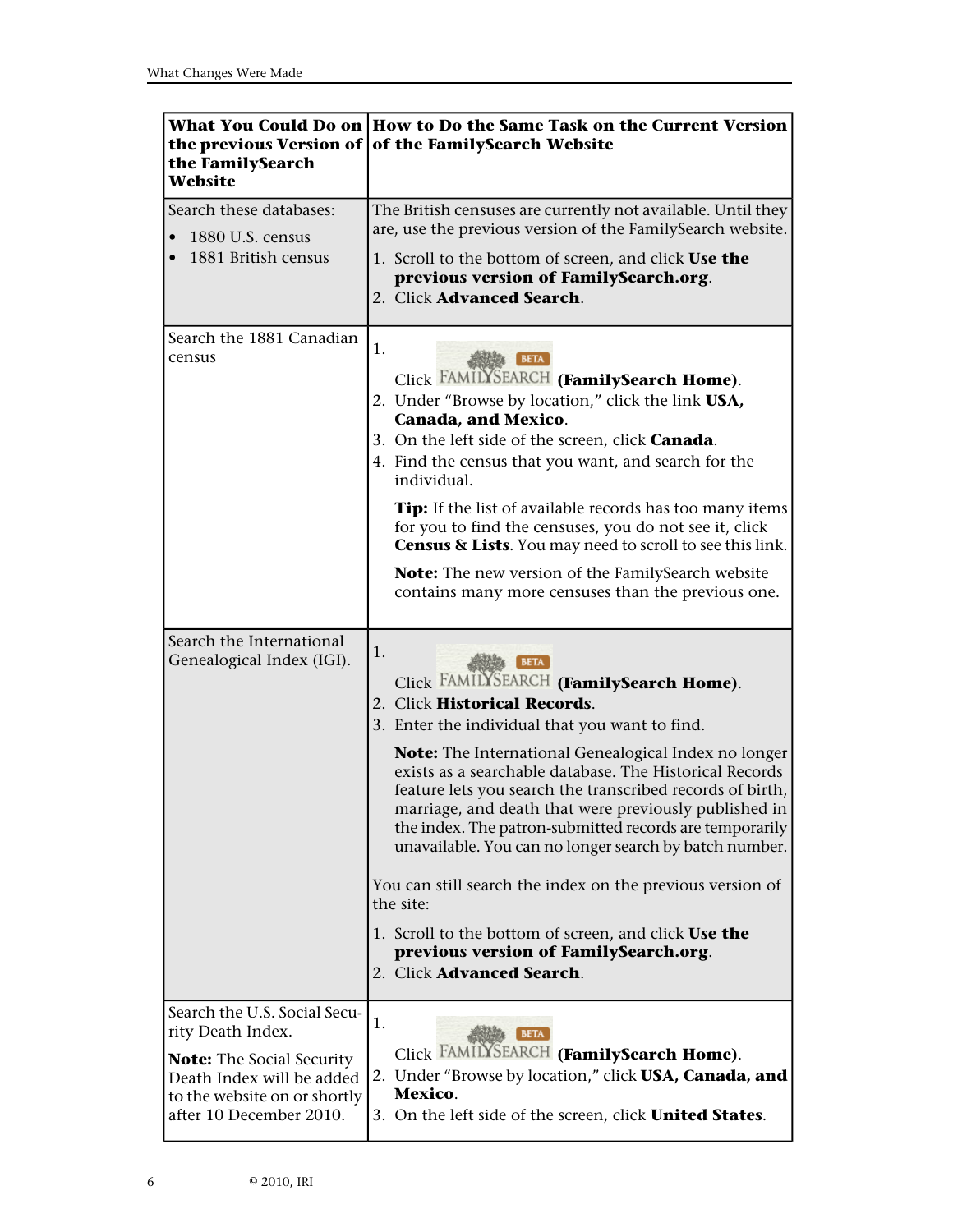| the FamilySearch<br>Website                                      | What You Could Do on How to Do the Same Task on the Current Version<br>the previous Version of of the FamilySearch Website                                                                                                                                                                                                                                                                                                |  |  |
|------------------------------------------------------------------|---------------------------------------------------------------------------------------------------------------------------------------------------------------------------------------------------------------------------------------------------------------------------------------------------------------------------------------------------------------------------------------------------------------------------|--|--|
|                                                                  | 4. In the Category filters, click Birth, Marriage, and<br>Death.<br>5. In your search results, click <b>U.S. Social Security</b><br><b>Death Index.</b>                                                                                                                                                                                                                                                                   |  |  |
|                                                                  | Until the index is added to www.familysearch.org, you can<br>still search it on the previous version of the site:                                                                                                                                                                                                                                                                                                         |  |  |
|                                                                  | 1. Scroll to the bottom of screen, and click Use the<br>previous version of FamilySearch.org.<br>2. Click Advanced Search.                                                                                                                                                                                                                                                                                                |  |  |
| Search the Vital Records<br>Index for Mexico and<br>Scandinavia. | 1.<br><b>BETA</b><br>Click FAMILYSEARCH (FamilySearch Home).<br>2. Under "Browse by location," click the link for the<br>appropriate area of the world.<br>3. On the left side of the screen, click the appropriate place<br>filters for Mexico or Scandinavia.<br>4. In the Category filters, click Birth, Marriage, and<br>Death.<br>5. In your search results, click the collection of vital<br>records that you want. |  |  |
| Use the Record Search Pilot.                                     | 1.<br><b>BETA</b><br>Click FAMILYSEARCH (FamilySearch Home).<br>2. Click Historical Records.<br>3. Enter the individual that you want to find.                                                                                                                                                                                                                                                                            |  |  |
| Search Historical Books.                                         | You cannot currently search the historical books directly.<br>Instead, find the book in the Family History Library Cata-<br>log:<br>1.<br><b>BETA</b><br>Click FAMILYSEARCH (FamilySearch Home).<br>2. Click Library Catalog.<br>3. Search for the book that you want.                                                                                                                                                    |  |  |
| Search Family History<br>Library Catalog.                        | 1.<br>BET/<br>Click FAMILYSEARCH (FamilySearch Home).<br>2. Click Library Catalog.                                                                                                                                                                                                                                                                                                                                        |  |  |
| Find help with family<br>history research or take                | 1. Click Learn.<br>2. To search articles, enter what you want to find in the<br>Search box, and click Search.                                                                                                                                                                                                                                                                                                             |  |  |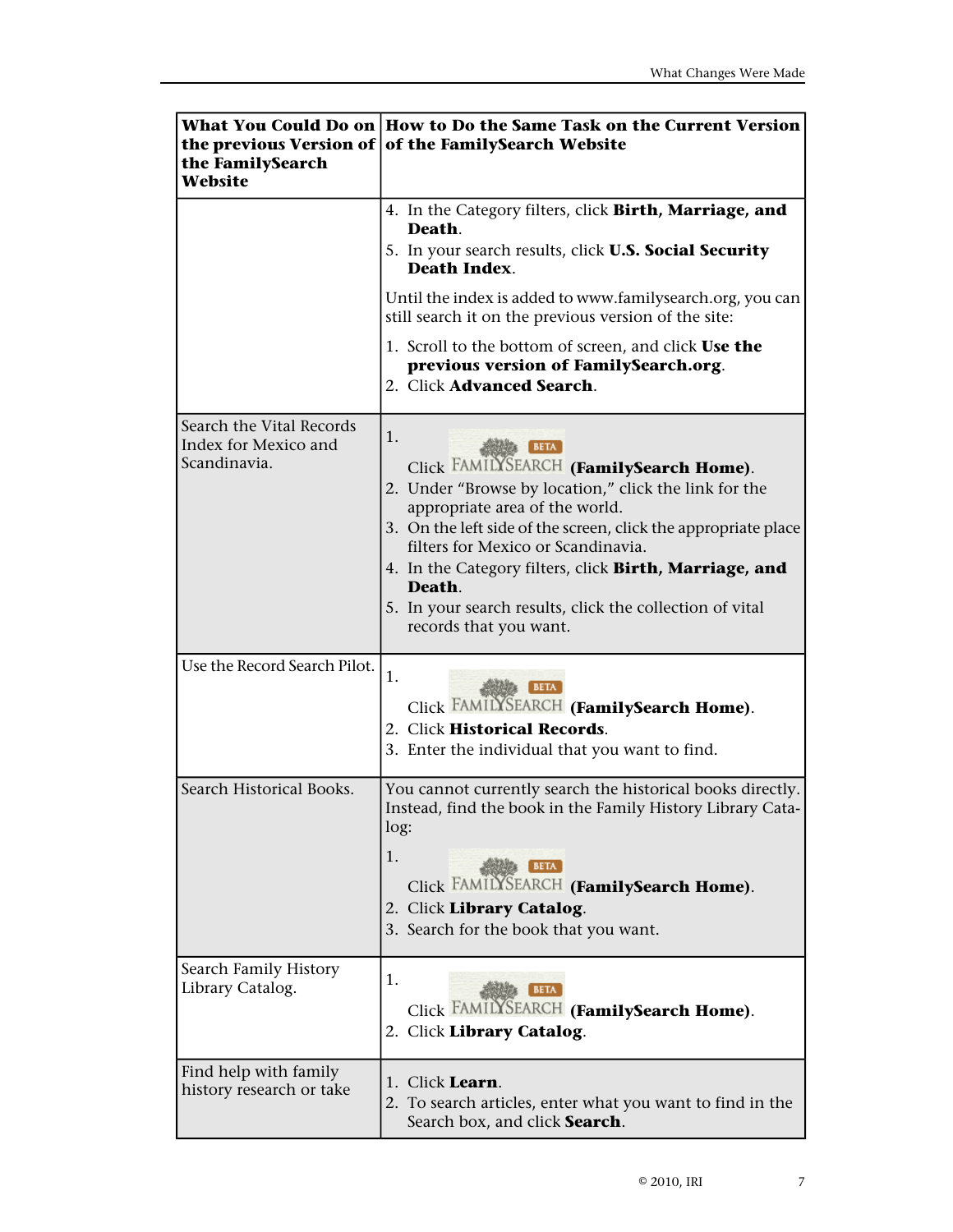| the FamilySearch<br>Website                                              | What You Could Do on How to Do the Same Task on the Current Version<br>the previous Version of of the FamilySearch Website                                                                                                                                                                                                                                                                                                                                                                                                                                                                                                                                                                                                       |  |
|--------------------------------------------------------------------------|----------------------------------------------------------------------------------------------------------------------------------------------------------------------------------------------------------------------------------------------------------------------------------------------------------------------------------------------------------------------------------------------------------------------------------------------------------------------------------------------------------------------------------------------------------------------------------------------------------------------------------------------------------------------------------------------------------------------------------|--|
| online family history<br>classes.                                        | <b>Note:</b> Beneath the search box are links where you can<br>find research courses and activities that you can do to<br>get started with family history.                                                                                                                                                                                                                                                                                                                                                                                                                                                                                                                                                                       |  |
| Obtain information about<br>the Family History Library                   | 1. Click FamilySearch Centers.<br>2. Scroll to the bottom of the screen, and click The<br>Family History Library, Salt Lake City, Utah                                                                                                                                                                                                                                                                                                                                                                                                                                                                                                                                                                                           |  |
| See the schedule of classes<br>offered at the Family<br>History Library. | 1. Scroll to the bottom of screen, and click Use the<br>previous version of FamilySearch.org.<br>2. Click Library, and select Education.<br>3. Click Family History Library Monthly Class<br><b>Schedules.</b>                                                                                                                                                                                                                                                                                                                                                                                                                                                                                                                   |  |
| Participate in FamilySearch<br>Indexing.                                 | Click Give Back.                                                                                                                                                                                                                                                                                                                                                                                                                                                                                                                                                                                                                                                                                                                 |  |
| Get help using the website.                                              | 1. Click Help, which is located in the upper-right corner.<br>2. Select the type of help that you want:<br>To search for an answer to your question, enter your<br>$\bullet$<br>question, and click Search.<br>To find a nearby family history center or find out<br>who your family history consultant is, click<br><b>Personal Assistance.</b><br>To send a question or problem to FamilySearch<br>Support, click Contact Support.                                                                                                                                                                                                                                                                                             |  |
| Find a nearby family<br>history center.                                  | Click FamilySearch Centers. The option to find a family<br>history center is toward the center of this page.                                                                                                                                                                                                                                                                                                                                                                                                                                                                                                                                                                                                                     |  |
| Sign in.                                                                 | If you registered on the previous version of the Family-<br>Search website, you may need to register again. To begin,<br>click Sign in.<br>If you use one of the following websites, you do not<br>need to register again. Enter the same user name and<br>password that you use on these sites, and click Sign<br>In.<br>The new FamilySearch (new.familysearch.org)<br>FamilySearch indexing (indexing.familysearch.org)<br>$\overline{\phantom{a}}$<br>FamilySearch Research Wiki (wiki.familysearch.org)<br>The Church's stake and ward websites<br>(https://secure.lds.org/units)<br>If you do not participate in one of these sites, click<br><b>Register</b> , and register again. We apologize for the<br>inconvenience. |  |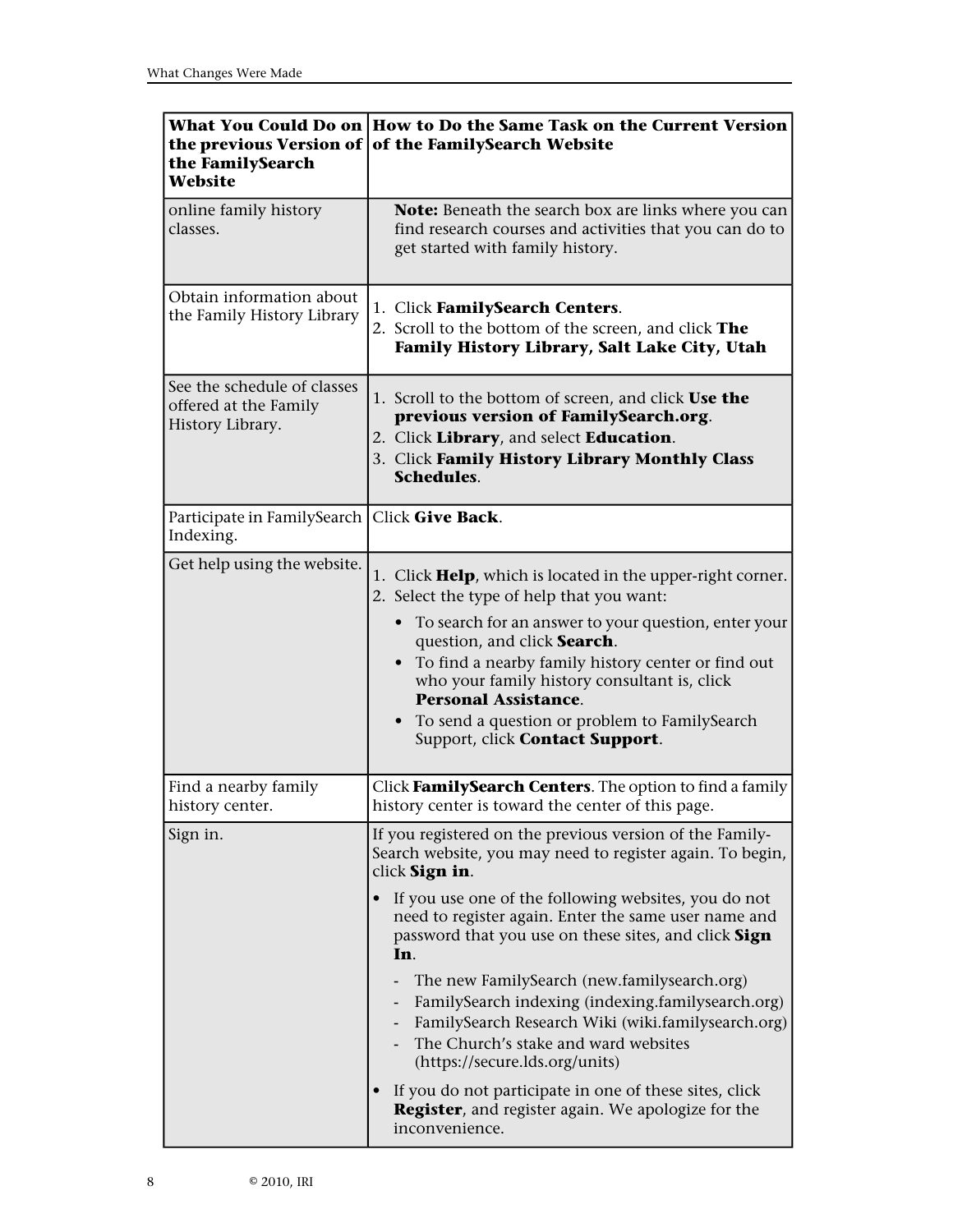## <span id="page-8-0"></span>**How the International Genealogical Index (IGI) Changed**

The International Genealogical Index no longer exists as a searchable database. You can no longer search for its records by batch number.

The International Genealogical Index was a computer file that listed several hundred million names of deceased persons from throughout the world. It was available on compact disc and on previous versions of the FamilySearch website.

The International Genealogical Index had two basic types of records. Some are available on the updated FamilySearch website. Some are not.

**Note:** You can still use the International Genealgical on the previous version of the FamilySearch website. Scroll to the bottom of screen, and click **Use the previous version of FamilySearch.org**. Then click **Advanced Search**.

#### *Original Records of Birth, Marriage, and Death*

Original records of birth, marriage, and death were transcribed and added to the International Genealogical Index. These records have high value for family history research because the information came from original records, and that original source information is still available. These records are now part of the FamilySearch website's collection of historical records. You can find them listed under the original titles of the collections from which they were indexed instead of being listed as coming from the International Genealogical Index.

#### *Patron-Submitted Records*

<span id="page-8-1"></span>Patrons submitted records that were added to the International Genealogical Index. These records lack sources, so their value for family history research is limited. These records are temporarily not available for searching.

## **How Ancestral File Changed**

Ancestral File is a computer file containing names and often other vital information (such as date and place of birth, marriage, or death) of millions of individuals who have lived throughout the world. Ancestral File was first published on compact disc. It was later published on the FamilySearch website.

In the newest version of the FamilySearch website, the following changes were made to Ancestral File:

- You can currently view only an individual's record. You cannot display pedigrees or family group records. These features will be added in the future.
- You cannot download the information as a GEDCOM file.
- When Ancestral File was first published on the FamilySearch website, people who may have still been alive were shown where they belonged in a family, but only the word "Living" was displayed. Ancestral File no longer displays any information about people who may still be alive.

**Note:** You can use the old version of Ancestral File on the previous version of the site. Scroll to the bottom of screen, and click **Use the previous version of FamilySearch.org**. Then click **Advanced Search**.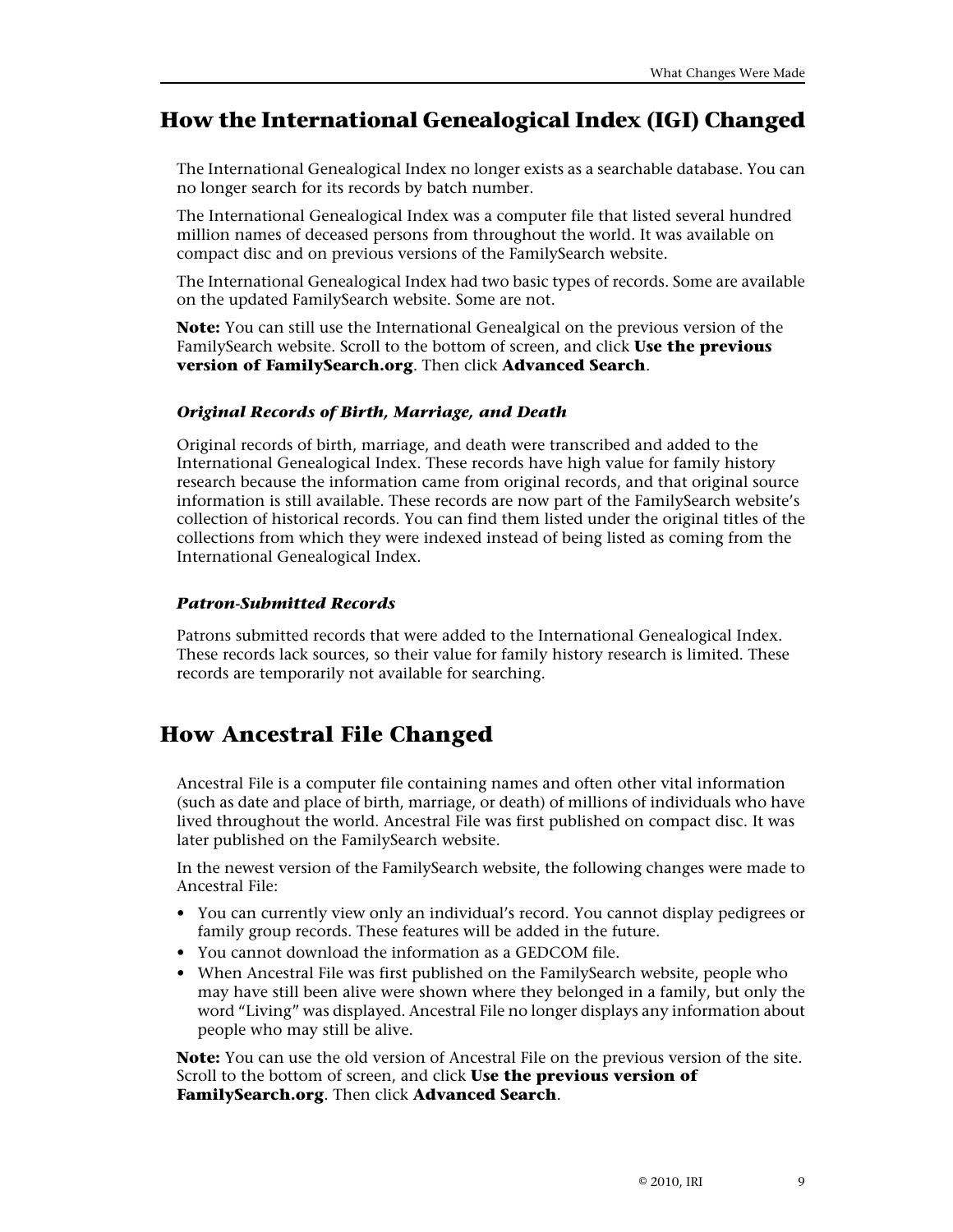## <span id="page-9-0"></span>**How the Pedigree Resource File Changed**

The Pedigree Resource File is a computer file that contains names; family relationships; and birth, marriage, and death information for millions of people. The Pedigree Resource File was originally published on compact disc. It will soon be available again on www.familysearch.org. I

When the Pedigree Resource File is added to the FamilySearch website, the information will appear as it was originally submitted and is not merged with information submitted by others. The following changes will also be made:

- The FamilySearch website will contain all submissions made as of the date when the new version of the website is released. New submissions will temporarily be suspended but will resume soon.
- You will be able to view only an individual's record. You will not be able to display pedigrees or family group records. These features will be added in the future.
- You will not be able to download the information as a GEDCOM file.
- The data will be shown as individual submissions. Submissions by the same contributor are not combined.
- Sources and notes will be displayed.
- Multimedia links will not displayed.

<span id="page-9-1"></span>**Note:** Until the Pedigree Resource File is available on www.familysearch.org, use the previous version of the site. Scroll to the bottom of screen, and click **Use the previous version of FamilySearch.org**. Then click **Advanced Search**.

# **How the Family History Library Catalog Changed**

The Family History Library Catalog describes the records available at the Family History Library.

The catalog provides a guide to family histories; birth, marriage, and death records; census records; church registers; and many other records that may contain genealogical information. These records may be in a book, on microfiche or microfilm, or online. Most microfilm and microfiche records can be sent to Family History Centers. The catalog is available on the Internet.

The new version of the catalog has these changes:

- If an item that is described in the catalog is available online, the catalog entry contains a link to where you can see it online. This includes both records and scanned books.
- The catalog uses many of the the same search feature as the rest of the FamilySearch website. This gives you the ability to narrow searches and filter search results by record type, date, place, and so forth.
- <span id="page-9-2"></span>• The catalog is updated online. A compact disc version is available, but it is several years old and will not be updated.

# **Features That Are No Longer Available**

A few features that were on the previous version of the FamilySearch website are not available on the current site.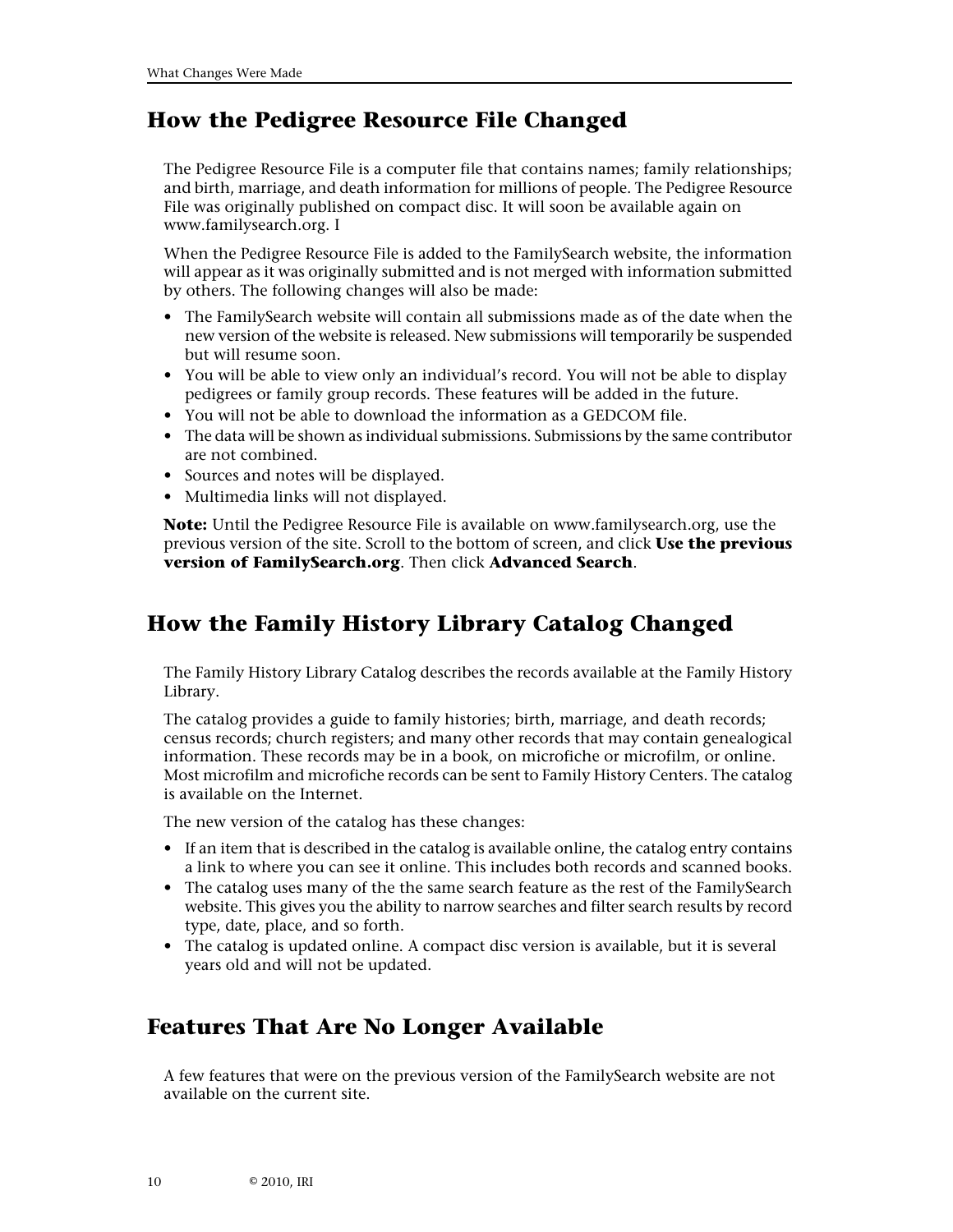You can still use these features on the previous version of FamilySearch website. To get there, scroll to the bottom of the screen, and click **Use the previous version of FamilySearch.org**.

#### *International Genealogical Index*

The International Genealogical Index no longer exists as a searchable database. You can still find the records that were transcribed from original records of birth, marriage, and death by searching in the Historical Records collections. You can no longer search by batch number. The patron-submitted records are temporarily unavailable.

#### *Pedigree Resource File and Ancestral File*

These databases are available on the new version of the FamilySearch website, but they work differently:

- You cannot upload a GEDCOM file for inclusion in the Pedigree Resource File. This feature is planned for a future update.
- You can no longer download GEDCOM files.
- You can no longer display information from the International Genealogical Index, Ancestral File, or Pedigree Resource File on a pedigree or family group record. This feature will be added in the future.
- Information about living people, including their place within a family, is not displayed.

**Note:** Pedigree Resource File is not yet available on the FamilySearch website. To search it, use the previous version of the site.

#### *Social Security Death Index*

The Social Security Death Index will be added to the site on or shortly after 10 December 2010.

#### *British 1881 and 1851 Censuses*

The British censuses are not yet available on the FamilySearch website.

#### *Family History Library Catalog*

The Family History Library Catalog is now published only online. You can still purchase the catalog on compact disc, but it is several years old and will not be reissued.

#### *Historical Books*

You can no longer search Historical Books directly. Instead, find the book in the Family History Library Catalog. If the book was scanned during the Historical Books project, its catalog entry contains a link that you can click to see the scanned book online.

#### *Instructions on Doing Family History Research*

You can no longer download and print publications about how to do family history research. The information from these publications has been transferred and updated in the FamilySearch Research Wiki.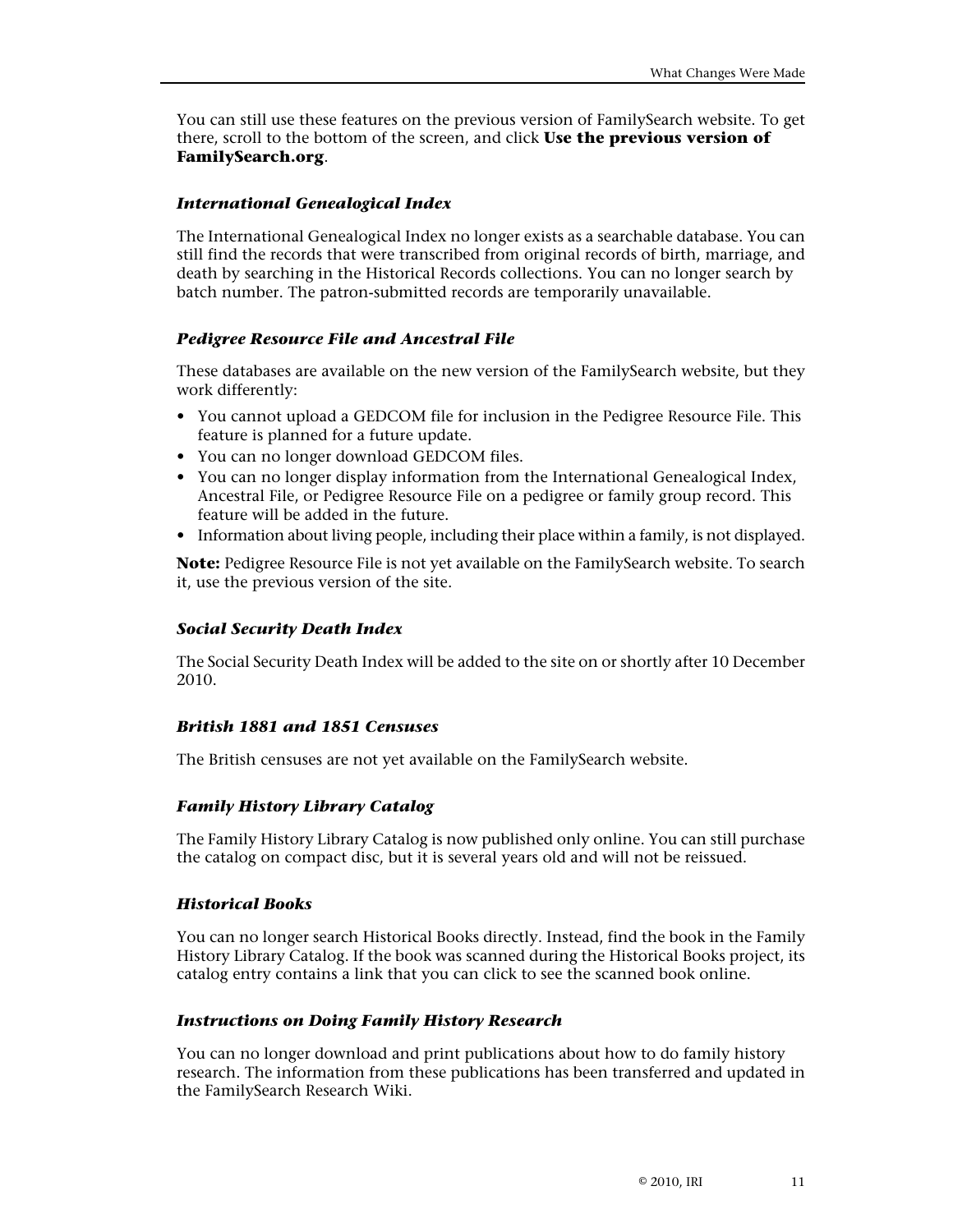Information from the Research Guidance and glossary features is also in the research wiki.

#### *Other Features*

• If you used the Advanced Search feature on the previous version of the FamilySearch website, you could search family history websites. These websites contained information useful for family history. The site owners were not affiliated with FamilySearch.

The current FamilySearch website does not search this same set of websites. Use a search engine such as Google to search for other family history sites.

• The site currently does not provide information about genealogical institutes, university and home study courses on family history, online genealogical presentations, and upcoming genealogical conferences. Much of this information will be available in future updates of the site.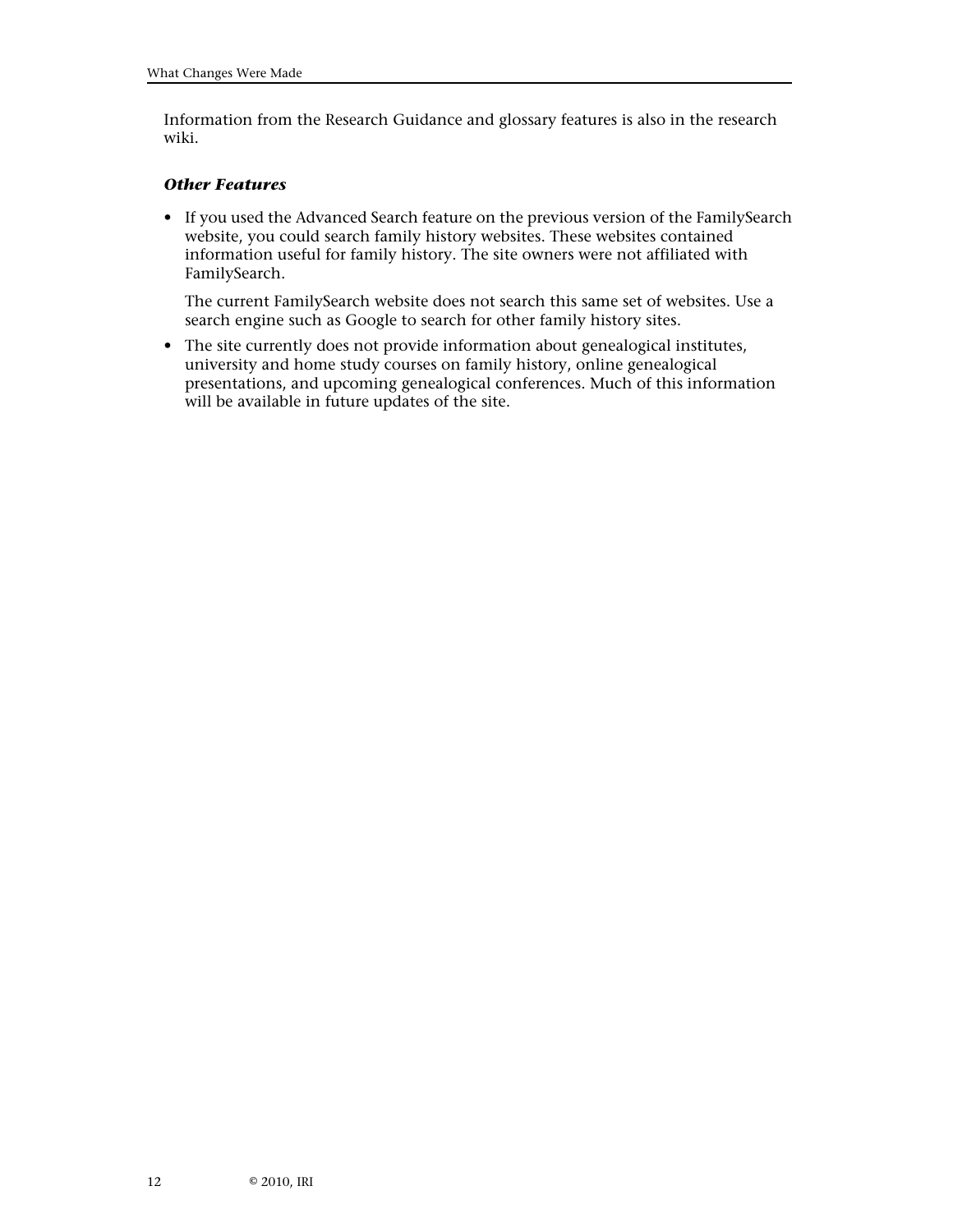# <span id="page-12-0"></span>Performing Common Tasks

You can do many of the same things on the improved FamilySearch website that you could in the previous version.

<span id="page-12-1"></span>This section of the guide contains step-by-step instructions for the most commonly performed tasks on the FamilySearch website.

## **Searching the Entire Collection of Historical Records**

When you search in historical records, you enter some information about an ancestor. The website then finds records of births, marriages, deaths, censuses, and other events that might contain information about him or her.

For some records, you can see both the index and a digital image of the record itself. For other records, you might be able to see only the index.

If images are hosted on another website, you can see the index on the FamilySearch website. To see the image, go to the owner's website. You may need to pay a small fee to see, save, or print a record on another site.



- 1. If you are not on the Home page, click **FAMILYSEARCH** (FamilySearch Home).
- 2. If Historical Records is not currently selected, click **Historical Records**.
- 3. Enter information about the individual that you want to find.

**Tip:** Create a broad search that finds many records. After you look at the results, refine your search or use the filters to focus in on exactly what you want.

- 4. (Optional) To see more search fields, click **Advanced Search**. To hide these fields, click **Basic Search**.
- 5. Click **Search**.

Collections that have a camera  $(\circ)$  include images. Collections without a camera have only the index.

A list of records that matches your search appears. The records that match your search most closely are near the top of the list. a line divides the close matches from the rest of the results.

- 6. Scan your search results for records of interest to you.
	- a. To display more information from the index without leaving your search results, click  $\overline{\phantom{a}}$ .

This icon is located at the far right side of each record in your search results.

b. (Optional) If you do not see the record that you want, refine your search results: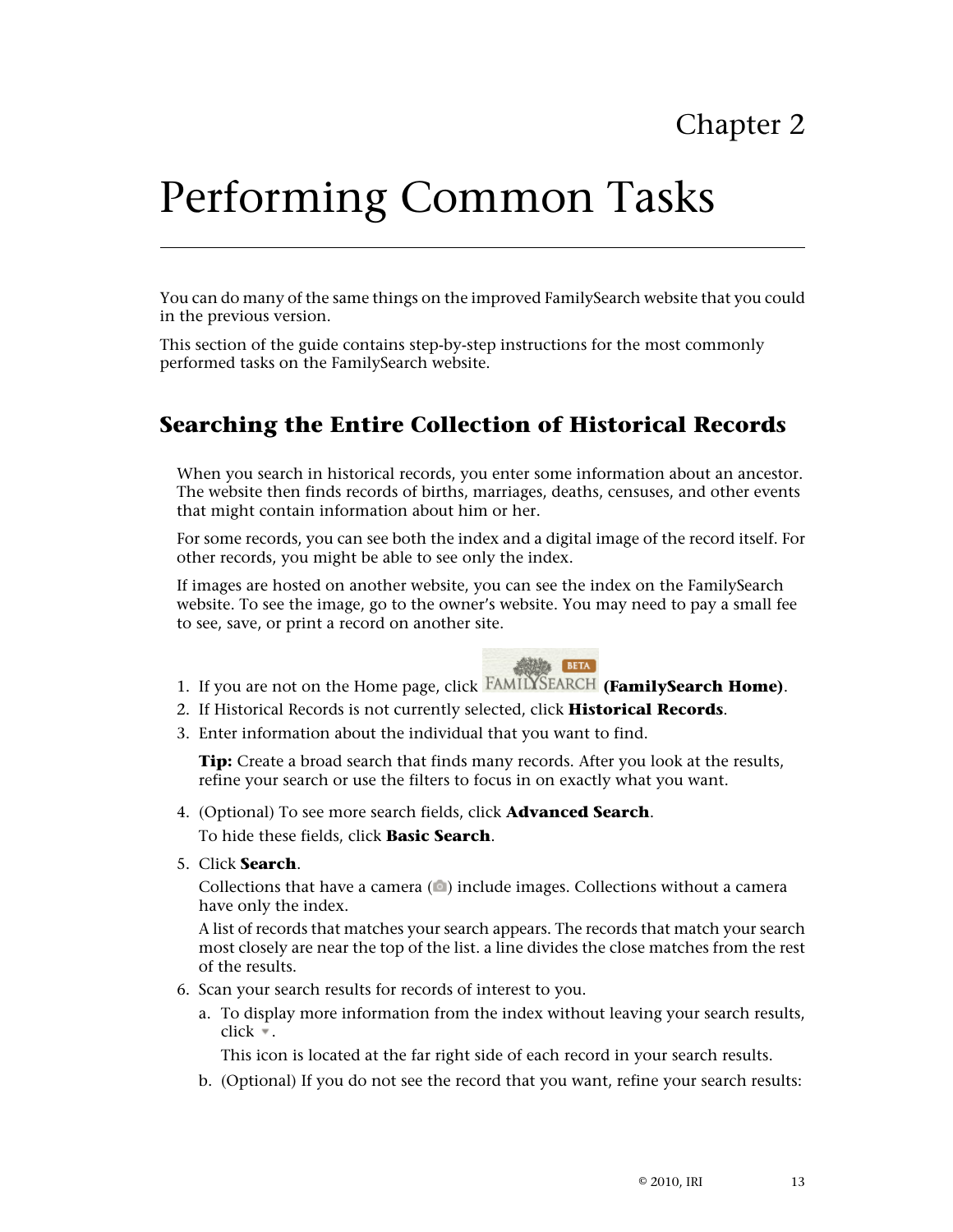- In the Search fields, enter more information about the individual that you want to find. For example, add a date or place. The Search fields are located in the top left corner of the screen.
- To narrow your search results to a specific type of record, click a record type or other filter. The filters are located beneath the search fields. You may need to scroll down to see them. The number that is next to the filter name indicates how many of your search results are in that record type.
- To start a completely new search, clear the information from the search fields, and enter your new search.
- c. (Optional) To see if the system also found records from trees that match your search, scroll to the bottom of your search results. Click a link to see a tree record. Records in trees have been submitted by other researchers. Currently, only records from Ancestral File are available in trees. Records from the Pedigree Resource File will soon be added.
- 7. When you find a record of interest, click the individual's name to see the complete details.

If the FamilySearch website has an image of the record, the complete details shows a picture of an image. If the record contains restrictions on its use or is owned by another organization, you see a note that explains the issue.

- 8. Decide what you want to do next:
	- To print the complete details, click **Print**, located in the upper right corner of the screen.
	- To view the image, click the image or **View image**.

**Tip:** Even if the complete details screen contains the information you are looking for, view the image if there is one. Viewing the image provides these additional benefits:

- The index may contain errors. Seeing the image lets you make sure that you have the correct information.
- The image may contain more information.
- Seeing the image can help make the individual seem more real.
- To save a copy of the image in .jpg format, click **Save image**.
- To see if the collection of which this image is a part contains other records of interest to you, click **Search Collection**.
- To learn about the collection, click **About This Collection.**
- If a family member has an index entry, his or her name is a link. Click it to see to see that individual's record.

<span id="page-13-0"></span>**Tip:** Only a very small percentage of our collection has been indexed and made available on the FamilySearch website. Most of our records are available on microfilm only. To see if we have a microfilm of interest to you, search our Library Catalog.

#### **Searching a Specific Collection of Historical Records**

If you want to search a specific collection of records, you can find that collection and then search it.



1. If you are not on the Home page, click **FAMILYSEARCH** (**FamilySearch Home**).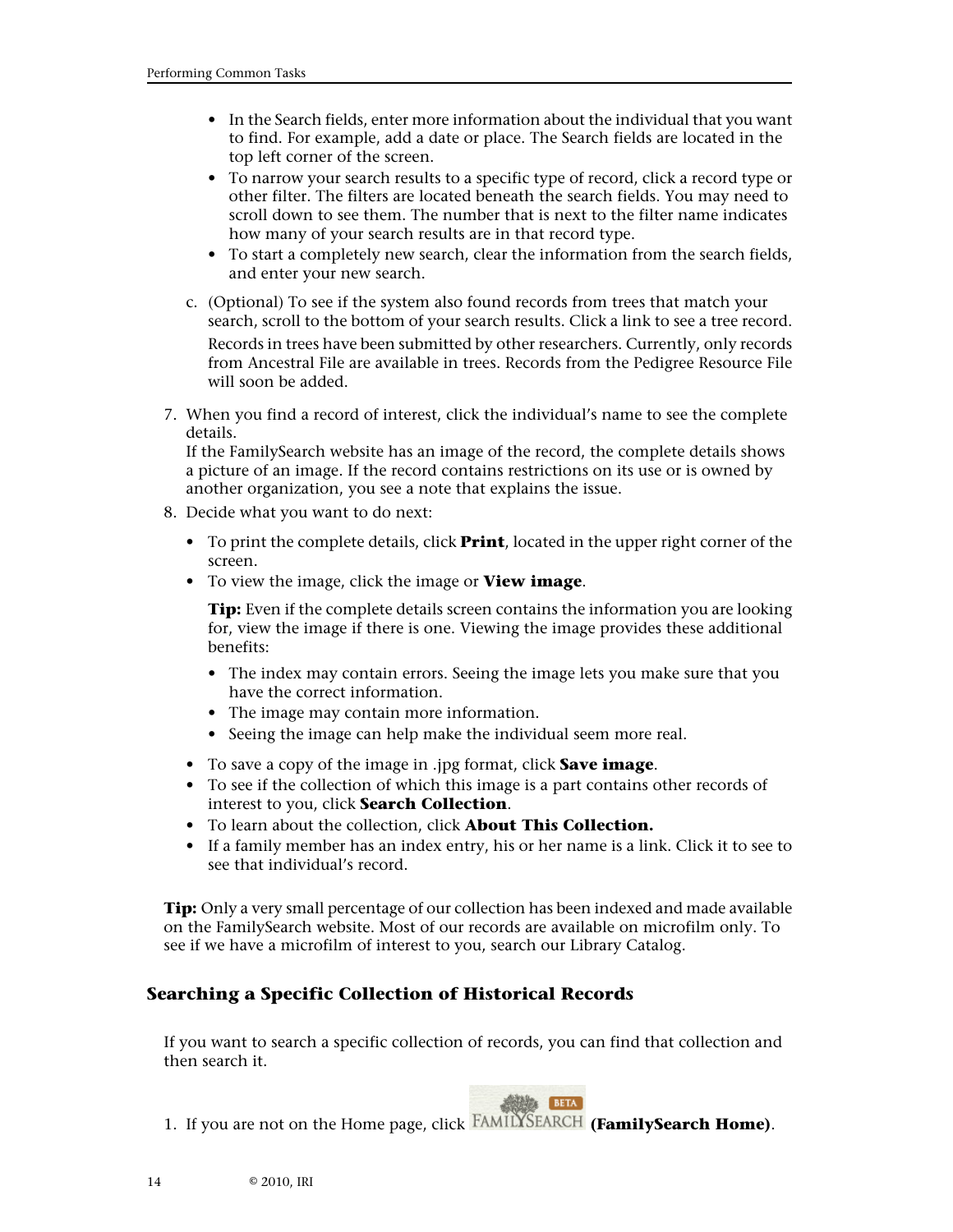- 2. If Historical Records is not currently selected, click **Historical Records**.
- 3. Beneath the search fields, click the area of the world where the records were created. To see a list of all of the online collections, click **All Record Collections**. An alphabetic list of the available collections appears. This list shows you what is available and how you can search it:
	- If you see a camera  $($ ) next to the collection name, you can see images of the records in the collection.
	- If the Records column on the right side of the list shows a number, then the collection has been indexed. You can use the search feature to find specific individuals in the collection.
	- If the Records column contains the words "Browse Images," the collection has not been indexed. You can see the images online, but you cannot search them. Instead, you use "waypoints" to go directly to the section of the collection that most likely contains the individual that you are looking for. You might need to look at each image in that section to find what you need.

**Note:** Waypoints are like bookmarks or chapters within a collection of records. Waypoints are placed where a collection logically divides. For example, a marriage register that is organized by date contains waypoints that mark pages where the records of a specific month or year starts. Census records are organized by place. The waypoints let you see the part of the census for that place.

- 4. Find the collection that you want to search. You can use several methods to find the collection:
	- Scroll down the list of collections, and find the one that you want.
	- In the Search field, enter words that might be in the collection's title. For example, enter a place, record type, or year. The Search field is located in the top left corner of the screen. Your search results automatically narrow to only those collections that match what you entered.
	- Click a filter to see only records that match the filter. The filters are located on the left side of the screen, beneath the Search fields.
	- To see only records for which images are available online, click **Show only collections with images**. This option is located along the left side of the screen, beneath the filters. You may need to scroll down to see it.
- 5. Click the name of the collection that you want. A description of the collection appears. If the collection has been indexed, the screen contains fields that you can use to search the collection. If the collection has not been indexed, the screen contains a link that you can use to browse the images.
- 6. If the collection has not been indexed, click the **Browse through…** link to see the images. Then click the waypoint links to go to the section of the collection that you want.
- 7. If the collection has been indexed, search the collection to find the record you want:
	- a. Enter information about the individual that you want to find.
	- b. (Optional) To see more search fields, click **Advanced Search**. To hide these fields, click **Basic Search**.
	- c. Click **Search**.

A list of records that matches your search appears. The records that match your search most closely are near the top of the list. a line divides the close matches from the rest of the results.

d. To display more information from the index without leaving your search results,  $click$ .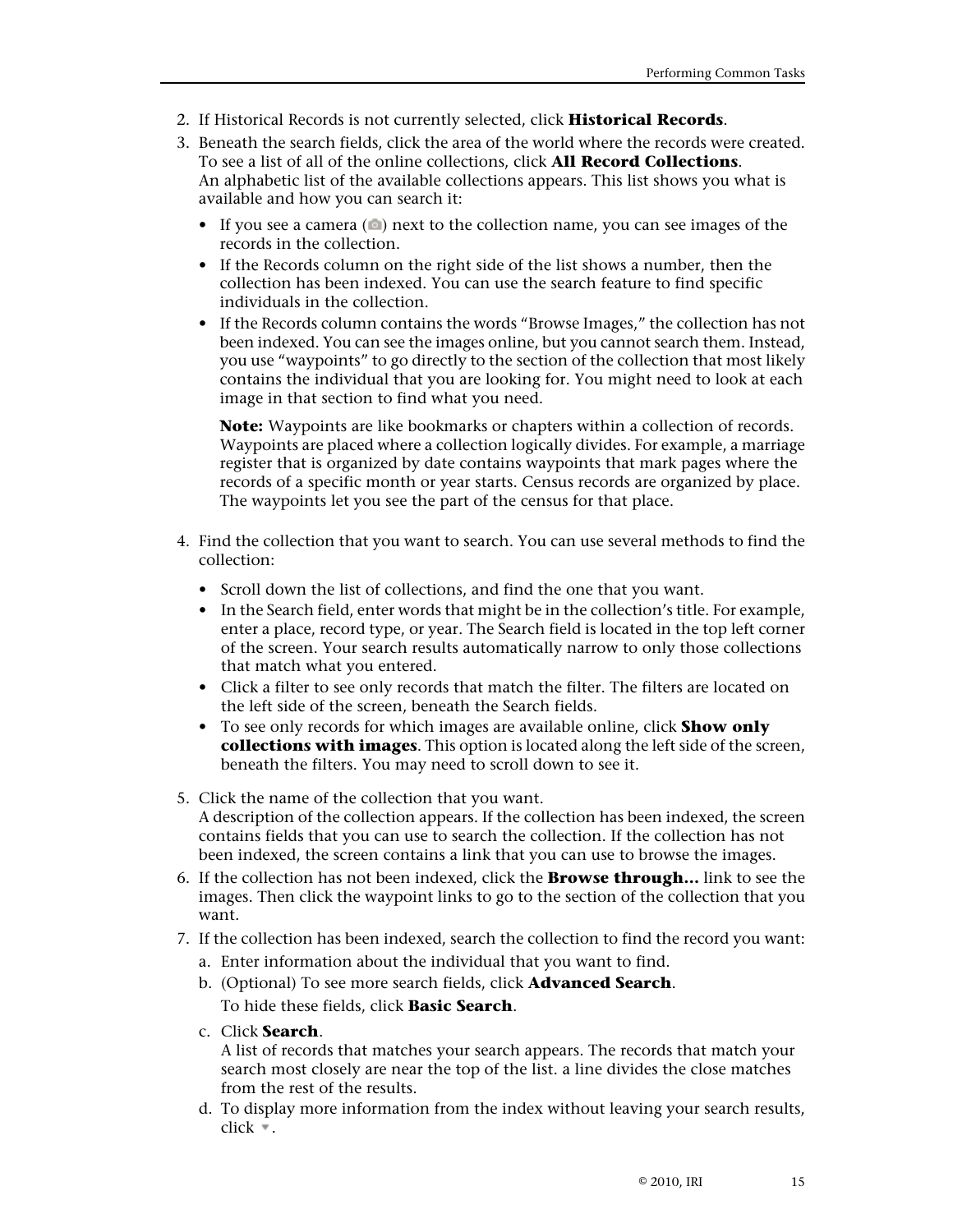This icon is located at the far right side of each record in your search results.

- e. (Optional) If you do not see the record that you want, refine your search results:
	- In the Search fields, enter more information about the individual that you want to find. For example, add a date or place. The Search fields are located in the top left corner of the screen.
	- To narrow your search results to a specific type of record, click a record type or other filter. The filters are located beneath the search fields. You may need to scroll down to see them. The number that is next to the filter name indicates how many of your search results are in that record type.
	- To start a completely new search, clear the information from the search fields, and enter your new search.
- 8. When you find a record of interest, click the individual's name to see the complete details.

If the FamilySearch website has an image of the record, the complete details shows a picture of an image. If the record contains restrictions on its use or is owned by another organization, you see a note that explains the issue.

- 9. Decide what you want to do next:
	- To print the complete details, click **Print**, located in the upper right corner of the screen.
	- To view the image, click the image or **View image**.

**Tip:** Even if the complete details screen contains the information you are looking for, view the image if there is one. Viewing the image provides these additional benefits:

- The index may contain errors. Seeing the image lets you make sure that you have the correct information.
- The image may contain more information.
- Seeing the image can help make the individual seem more real.
- To save a copy of the image in .jpg format, click **Save image**.
- To see if the collection of which this image is a part contains other records of interest to you, click **Search Collection**.
- To learn about the collection, click **About This Collection.**
- If a family member has an index entry, his or her name is a link. Click it to see to see that individual's record.

<span id="page-15-0"></span>**Tip:** Only a very small percentage of our collection has been indexed and made available on the FamilySearch website. Most of our records are available on microfilm only. To see if we have a microfilm of interest to you, search our Library Catalog.

#### **Options and Tips for Searching Historical Records**

If you understand the way the options on the search screen work, you have a better chance of finding the historical records that you need.

You do not need to enter information in all fields. You may get better search results if you leave some fields blank.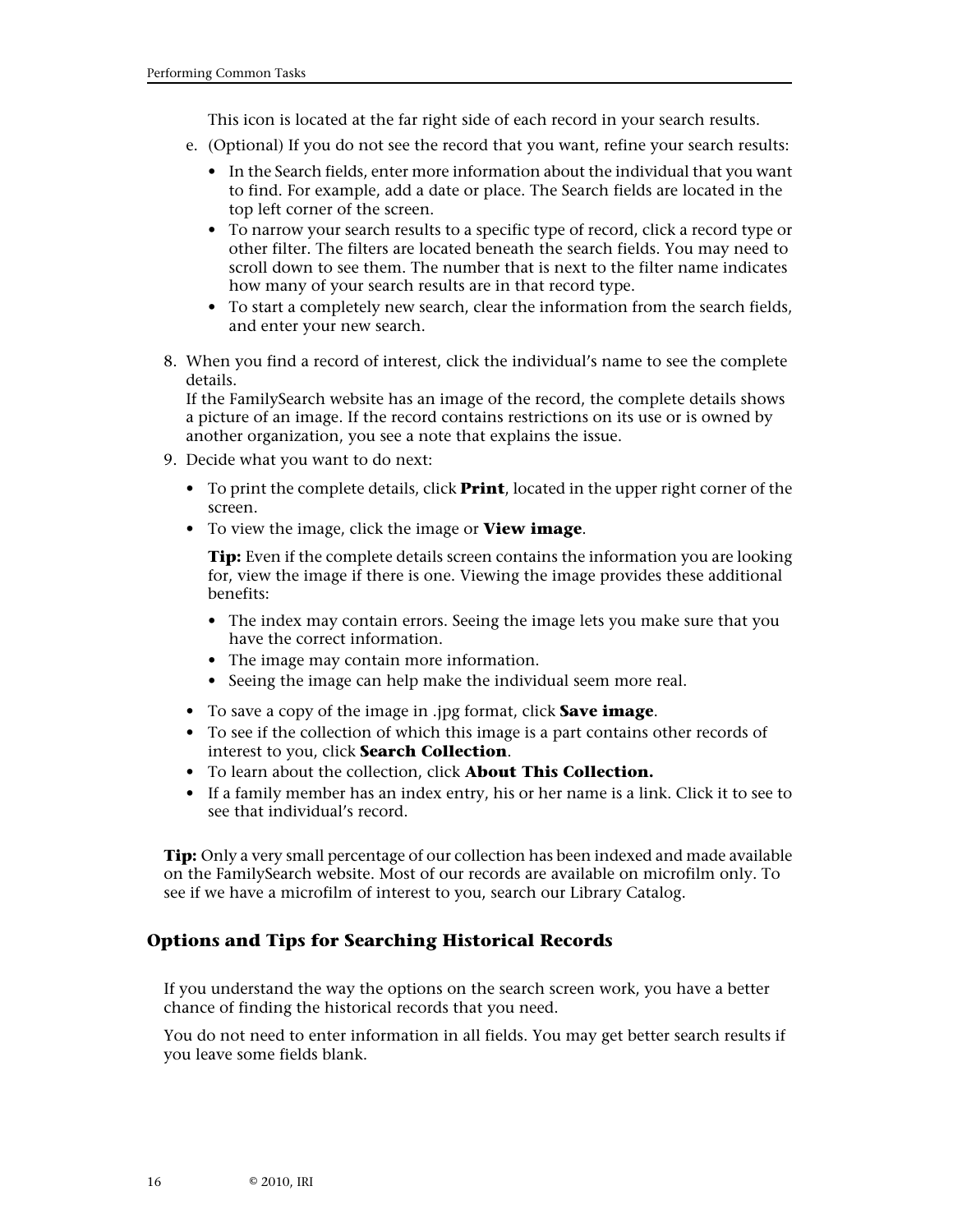| <b>Option</b>                   | <b>Instructions</b>                                                            | <b>Tips</b>                                                                                                                                                                                                                                                                                                                      |
|---------------------------------|--------------------------------------------------------------------------------|----------------------------------------------------------------------------------------------------------------------------------------------------------------------------------------------------------------------------------------------------------------------------------------------------------------------------------|
| <b>First Names</b>              | Enter the first and<br>middle names of the<br>individual.                      | Try adding or omitting middle names.<br>Try nicknames.<br>Try spelling variations.<br>If the individual moved to a new country,<br>try spelling the name as it is spelled in the<br>old country and in the new one.<br>Try using wildcards. (Enter * to replace<br>zero or more characters. Enter? to replace<br>one character.) |
| <b>Last Name</b>                | Enter the last name<br>of the individual.                                      | Try spelling and language variations.<br>Look for women using both a maiden<br>name and married name.<br>Try using wildcards. (Enter * to replace<br>zero or more characters. Enter? to replace<br>one character.)                                                                                                               |
| <b>Place</b>                    | Enter a place where<br>the individual lived.                                   | Try searching at a more or less specific<br>place level. For example, if you searched<br>for a town, try the county or district<br>instead.<br>Try using wildcards. (Enter * to replace<br>zero or more characters. Enter? to replace<br>one character.)                                                                         |
| From Year and<br><b>To Year</b> | Enter the range of<br>years when the<br>individual lived in<br>that place.     | Increase or decrease the year range.<br>If the individual has a less common name,<br>try searching with no years.<br>Try either a beginning year or end year.                                                                                                                                                                    |
|                                 | <b>Advanced Search</b>   Click this link to see<br>the more search<br>options. |                                                                                                                                                                                                                                                                                                                                  |

### *Options for the Basic Search*

### *Options for the Advanced Search*

| Option                                             | <b>Instructions</b>                                                                          | <b>Tips</b>                                                                                                                                                           |
|----------------------------------------------------|----------------------------------------------------------------------------------------------|-----------------------------------------------------------------------------------------------------------------------------------------------------------------------|
| <b>Check boxes</b> in<br>name and place<br>fields. | Click the check box<br>of each field for<br>which you want to<br>perform an exact<br>search. | If you use this option and do not find what<br>you need, try your search again without it.<br>Repeat the search even if you think you<br>know exact names and places. |
| Event                                              | Specify that you<br>want to search for<br>birth, marriage,<br>death, or residence.           | These options find similar events to the one<br>specified.<br>The <b>Birth</b> option finds births and chris-<br>tenings.                                             |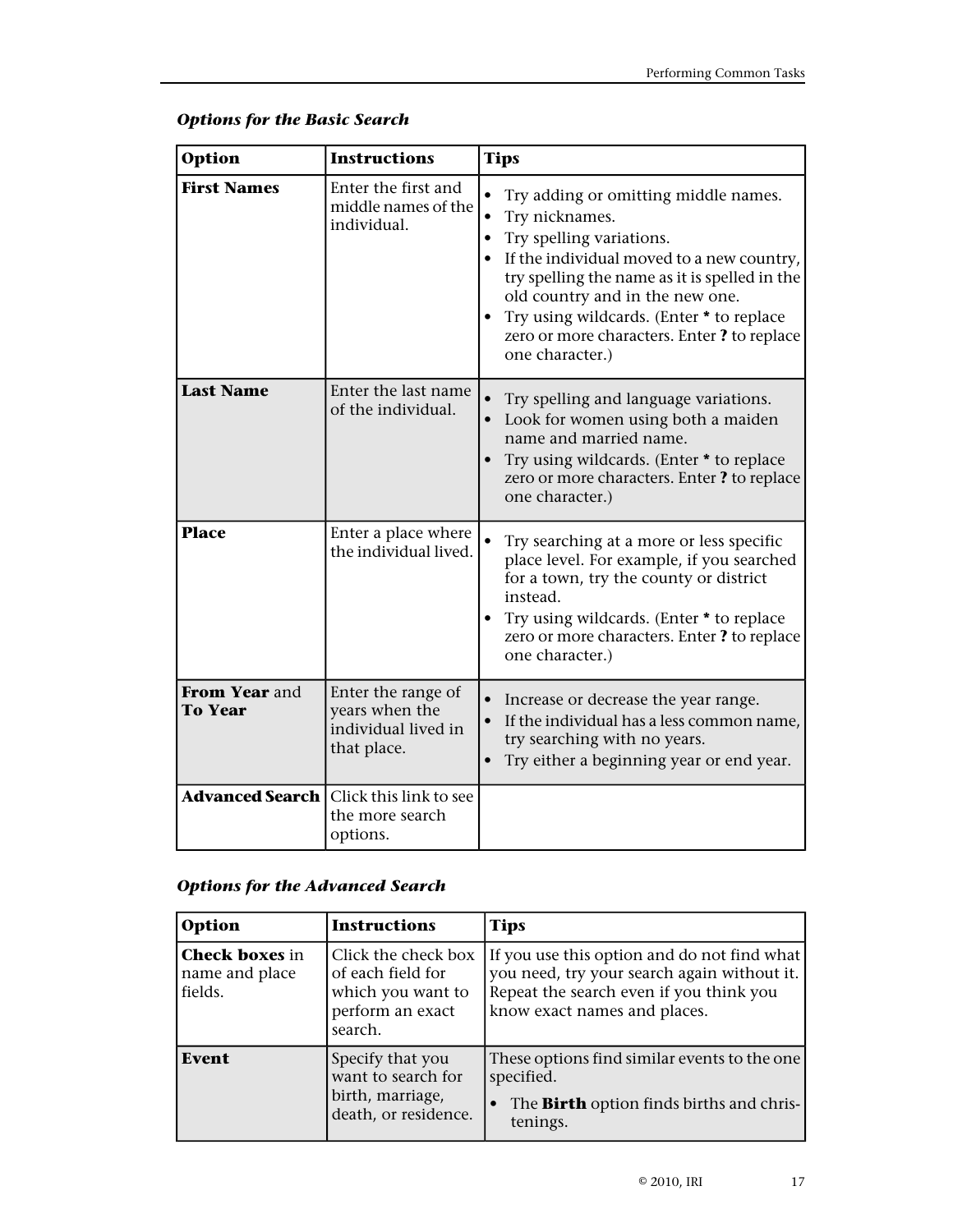| Option                                                                     | <b>Instructions</b>                                                                                           | <b>Tips</b>                                                                                                                                                                                                                                                           |
|----------------------------------------------------------------------------|---------------------------------------------------------------------------------------------------------------|-----------------------------------------------------------------------------------------------------------------------------------------------------------------------------------------------------------------------------------------------------------------------|
|                                                                            |                                                                                                               | The Marriage finds all records related<br>to marriages, such as marriage banns.<br>The Death option finds death, burial, and<br>cremation.                                                                                                                            |
| <b>Place</b>                                                               | Enter the place<br>where the event<br>happened.                                                               | Try searching at a more or less specific<br>place level. For example, if you searched<br>for a town, try the county or district<br>instead.<br>Try using wildcards. (Enter * to replace<br>$\bullet$<br>zero or more characters. Enter? to<br>replace one character.) |
| Year                                                                       | Enter the event year.                                                                                         | Increase or decrease the year range.<br>If the individual has a less common<br>name, try searching with no years.                                                                                                                                                     |
| $+/-$<br><b>Note:</b> This option<br>appears after you<br>select an event. | Select a range of<br>years.                                                                                   | If you do not find what you want, increase<br>the year range, even if you think you know<br>an exact year. The information that you<br>have may not match the record.<br>To do an exact search, select 0.                                                             |
| Relationship                                                               | Include the name of<br>a spouse or parents<br>in your search.                                                 | Try the same tips as for the first and last<br>names of the individual.                                                                                                                                                                                               |
| Names of the<br>father, mother, and<br>spouse                              | Enter the first,<br>middle, and last<br>names of the father,<br>mother, or spouse.                            | Use the same tips as for the individual's first<br>and names.                                                                                                                                                                                                         |
| <b>Basic Search</b>                                                        | Click this link to see<br>fewer search options.                                                               |                                                                                                                                                                                                                                                                       |
| <b>Match all terms</b><br>exactly                                          | Click this option to<br>have the system find<br>only records that<br>match everything<br>you entered exactly. |                                                                                                                                                                                                                                                                       |

# <span id="page-17-0"></span>**Searching for Ancestors in Trees**

When you search in trees, you enter some information about an ancestor. The website then finds published family trees that may contain him or her.

The information in these trees was previously published in the following databases, which were also on the classic version of the FamilySearch website:

Ancestral File

Records from the Pedigree Resource File will be added soon.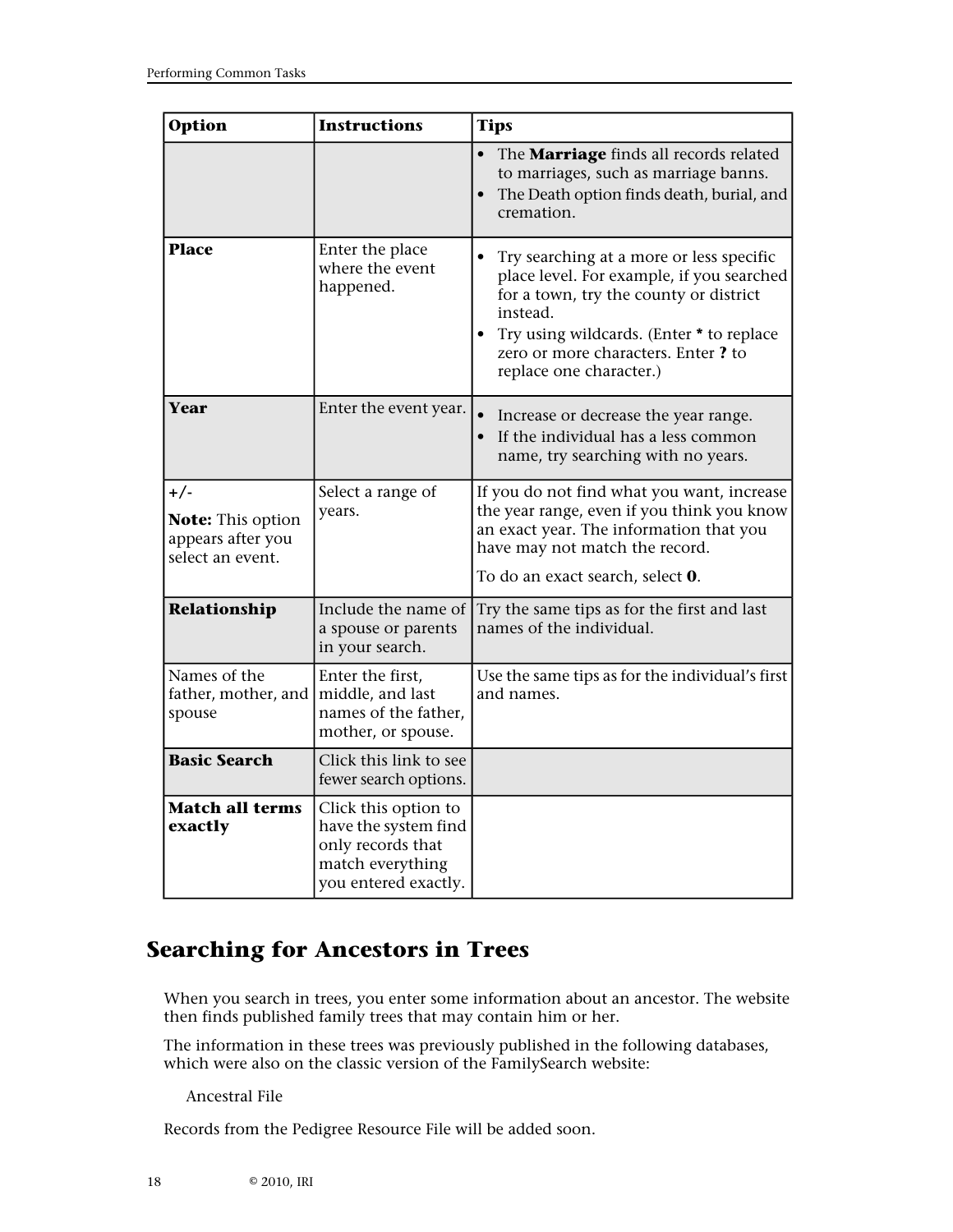**Note:** You can still search the Pedigree Resource File on classic version of the FamilySearch website. Scroll to the bottom of the screen, click **Use the previous version of FamilySearch.org**, and click **Advanced Search**.



- 1. If you are not on the Home page, click **FAMILYSEARCH** (FamilySearch Home).
- 2. If Trees is not currently selected, click **Trees**.
- 3. Enter information about the individual that you want to find.

**Tip:** Create a broad search that finds many records. After you look at the results, refine your search or use the filters to focus in on exactly what you want.

- 4. (Optional) To see more search fields, click **Advanced Search**. To hide these fields, click **Basic Search**.
- 5. Click **Search**.

Collections that have a camera  $(\circ)$  include images. Collections without a camera have only the index.

A list of records that matches your search appears. The records that match your search most closely are near the top of the list. a line divides the close matches from the rest of the results.

- 6. Scan your search results for records of interest to you.
- 7. (Optional) If you do not see the record that you want, refine your search results:
	- In the Search fields, enter more information about the individual that you want to find. For example, add a date or place. The Search field is located in the top left corner of the screen. Your search results automatically narrow to only those records that match what you entered.

**Tip:** To see more search fields, click **Advanced Search**. To hide these fields, click **Basic Search**.

- To start a completely new search, clear the information from the search fields, and enter your new search.
- 8. (Optional) To see if the system also found records from historical records that match your search, scroll to the bottom of your search results. Click a link to see the record.
- <span id="page-18-0"></span>9. When you find a record of interest, click the individual's name to see all of the available information. The individual's details appear.

#### **Options and Tips for Searching Trees**

If you understand the way the options on the search screen work, you have a better chance of finding a family tree that contains your ancestry.

You do not need to enter information in all fields. You may get better search results if you leave some fields blank.

Family trees have been compiled from records, personal knowledge, and other sources. They may contain errors and estimated information. Be sure to try a wide variety of searches if you do not find what you are looking for.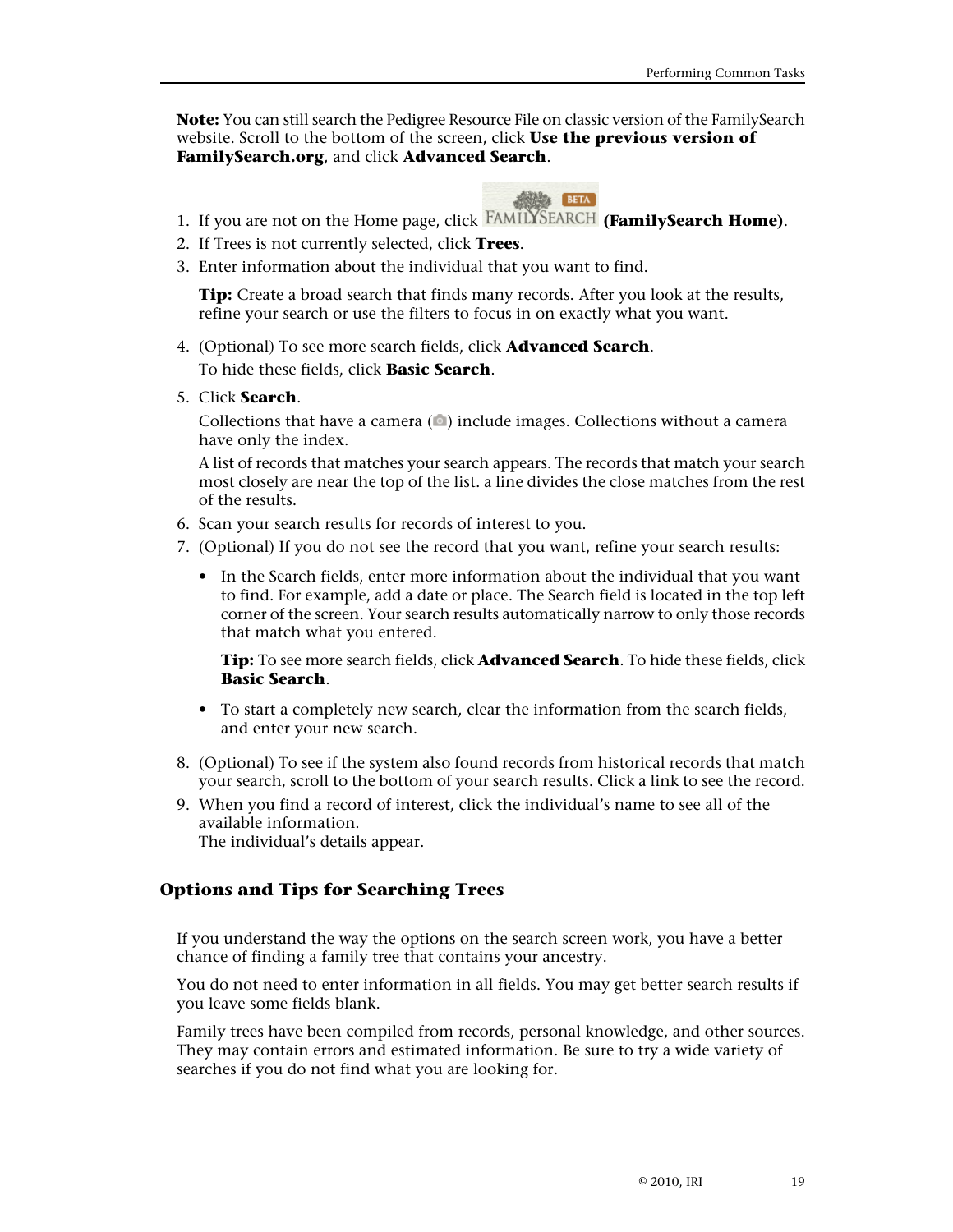| <b>Options for the Basic Search</b> |  |  |  |  |
|-------------------------------------|--|--|--|--|
|-------------------------------------|--|--|--|--|

| <b>Option</b>                             | <b>Instructions</b>                                                                                                                                                   | <b>Tips</b>                                                                                                                                                                                                                                                                                                                      |
|-------------------------------------------|-----------------------------------------------------------------------------------------------------------------------------------------------------------------------|----------------------------------------------------------------------------------------------------------------------------------------------------------------------------------------------------------------------------------------------------------------------------------------------------------------------------------|
| <b>First Names</b>                        | Enter the first and<br>middle names of the<br>individual.                                                                                                             | Try adding or omitting middle names.<br>Try nicknames.<br>Try spelling variations.<br>If the individual moved to a new country,<br>try spelling the name as it is spelled in the<br>old country and in the new one.<br>Try using wildcards. (Enter * to replace<br>zero or more characters. Enter? to replace<br>one character.) |
| <b>Last Name</b>                          | Enter the last name<br>of the individual.                                                                                                                             | Try spelling and language variations.<br>Look for women using both a maiden<br>name and married name.<br>Try using wildcards. (Enter * to replace<br>zero or more characters. Enter ? to replace<br>one character.)                                                                                                              |
| Birth year and<br>death year              | Enter the year.<br>In addition to<br>records from the<br>year you enter, your<br>search results<br>include records<br>from one year<br>earlier and one year<br>later. | • Click the <b>Advanced Search</b> link, and<br>either increase the year range or click the<br><b>Exact</b> option.<br>If the individual has a less common name,<br>try searching with no year.                                                                                                                                  |
| Place of birth and<br>death               | Enter the place<br>where the individ-<br>ual was born or<br>died.                                                                                                     | Try searching at a more or less specific place<br>level. For example, if you searched for a<br>town, try the county or district instead.<br>Try using wildcards. (Enter * to replace zero<br>or more characters. Enter ? to replace one<br>character.)                                                                           |
| Name of the father,<br>mother, and spouse | Enter the first,<br>middle, and last<br>names of the father,<br>mother, or spouse.                                                                                    | Use the same tips as for the individual's<br>name.<br>Try searching for parents only. This type<br>of search may pull up a list of possible<br>siblings.<br>Try searching the spouse's name only.                                                                                                                                |
| <b>Marriage Year</b>                      | Enter the couple's<br>marriage year.<br>Unless you specify a<br>range, the search is<br>exact.                                                                        | If you know when a couple's first child<br>was born, estimate that the couple<br>married about one year earlier.<br>Use a year range.                                                                                                                                                                                            |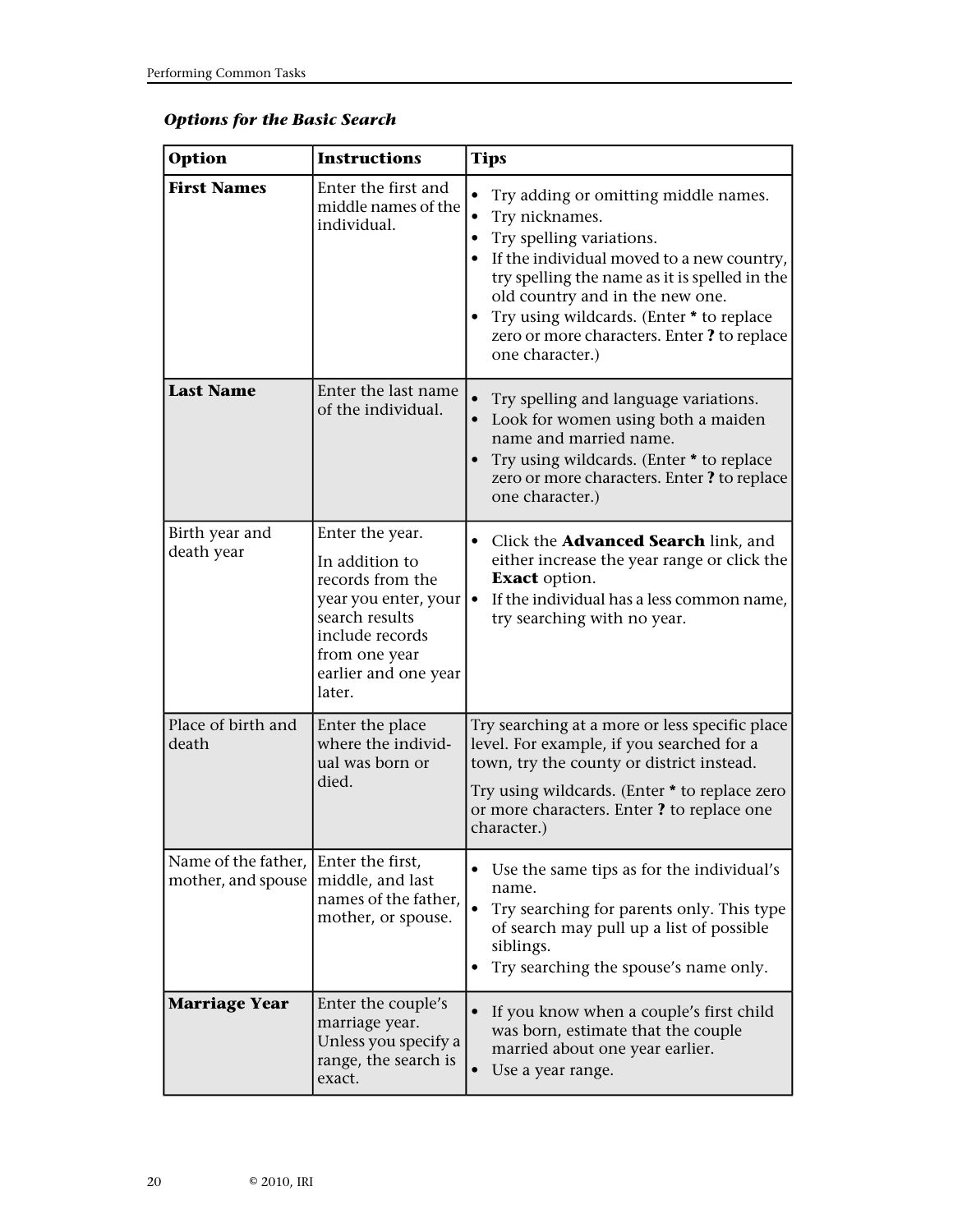| Option                | <b>Instructions</b>                                                                            | <b>Tips</b>                                                                                                                                                                                           |
|-----------------------|------------------------------------------------------------------------------------------------|-------------------------------------------------------------------------------------------------------------------------------------------------------------------------------------------------------|
| <b>Marriage Place</b> | Enter the place<br>where the couple<br>was married.                                            | Try the search tips for birth and death<br>places.<br>If you do not know where the couple<br>married, try the place where the bride<br>lived. Then try again with the place where<br>the groom lived. |
|                       | <b>Advanced Search</b>   Click this link to use<br>exact search and to<br>specify year ranges. |                                                                                                                                                                                                       |

#### *Options for the Advanced Search*

| Option                            | <b>Instructions</b>                                                                                                 | <b>Tips</b>                                                                                                                                                                                                                                                            |
|-----------------------------------|---------------------------------------------------------------------------------------------------------------------|------------------------------------------------------------------------------------------------------------------------------------------------------------------------------------------------------------------------------------------------------------------------|
| <b>Clear form</b>                 | Click this link to<br>delete all of the<br>information for this<br>search.                                          | Click this link when you are ready to try a<br>new search.                                                                                                                                                                                                             |
| <b>Match all terms</b><br>exactly | Click this option to<br>have the system find<br>only records that<br>match everything<br>you entered exactly.       | If you use this option and do not find what<br>you need, try your search again without it.<br>Repeat your search even if you think you<br>know exact names, dates, and places.                                                                                         |
| <b>Exact</b>                      | Click the exact<br>option for each field<br>in which you want<br>the system to search<br>exactly what you<br>enter. | Use the same tips as <b>Match all terms</b><br>exactly.                                                                                                                                                                                                                |
| $+/-$                             | Select a range of<br>years.                                                                                         | By default, the system searches for $\pm 1$ year.<br>If you do not find what you want, increase<br>the year range, even if you think you know<br>an exact year. The information that you<br>have may not match the record.<br>To do an exact search, select <b>0</b> . |

### <span id="page-20-0"></span>**Using the Library Catalog to Find Records That Are Not Online**

To find out whether anything in the FamilySearch collection can help your research, search the library's catalog.

Searching the library catalog is much the same as searching for historical records or trees. Instead of records about individuals or families, your search results describe other types of records that might contain the information that you need.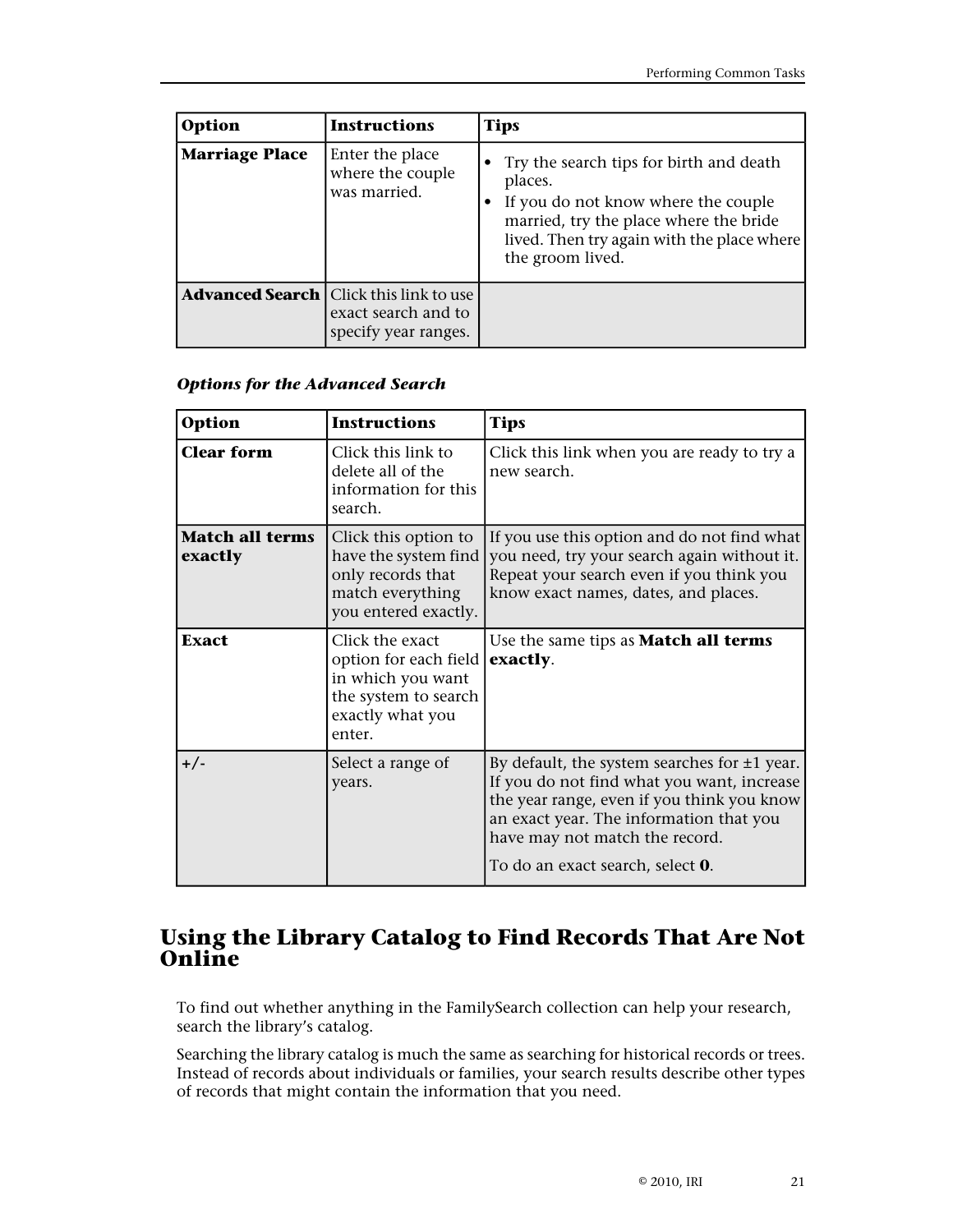

- 1. If you are not on the Home page, click **FAMILYSEARCH** (**FamilySearch Home**).
- 2. If the catalog search options are not already open, click **Library Catalog**.
- 3. Click the **Search** drop-down list, and click the type of search that you want to do.
	- If you know a place where information about your ancestor might have been recorded, such as a birthplace, click **Place**.
	- If you know the last name of an ancestor, click **Last name**.

**Tip:** This search is especially useful for finding family histories.

- If you know a year or range of years when a record might have been created, click **Year range**.
- If you know all or some of the words in the title of the item that you want to find, click **Title**.
- If you know the name of the individual or organization that created the record or wrote a book, click **Author**.
- If you want to see what the library has about a certain subject, click **Subject**. The subjects used are from the United States Library of Congress.
- If you know a book's call number, click **Call number**.
- If you know the number of a microfilm, click **Film number**.
- If you want to enter a few keywords and see what the library has, click **Entire catalog (beta)**.
- 4. Enter your search terms:

**Tip:** You can use wildcards in every search except the film number search. Enter **\*** to replace zero or more characters. Enter **?** to replace one character.

| <b>Type of</b><br><b>Search</b> | What to Enter                                                                                                                                                                                                                                                                                           |
|---------------------------------|---------------------------------------------------------------------------------------------------------------------------------------------------------------------------------------------------------------------------------------------------------------------------------------------------------|
| <b>Place</b>                    | 1. Enter as much of the place-name as you know.<br>2. From the drop-down list, select the place that you want.                                                                                                                                                                                          |
|                                 | Try your search with several places. Records about your ancestor<br>may have been kept by many civil and religious institutions. So if<br>you do not find the records listed in the city or county, try<br>searching the state, province, district, or country.                                         |
| Last name                       | Enter the last name.                                                                                                                                                                                                                                                                                    |
| <b>Year range</b>               | Enter the earliest and latest year. For example, enter the years of<br>your ancestor's lifespan.                                                                                                                                                                                                        |
| <b>Title</b>                    | Enter as many of the words from the title as you know.                                                                                                                                                                                                                                                  |
| Author                          | 1. In the First and Middle Name(s) field, enter the author's first<br>and middle name. If the author is an organization, leave this<br>field blank.<br>2. In the Last or Corporate Name field, enter the author's last name.<br>Or enter the name of the organization that created a set of<br>records. |
|                                 | If the item has more than one author, you can search for one at a<br>time. Use the Entire catalog search if you want to enter the names<br>of multiple authors' as keywords in one search.                                                                                                              |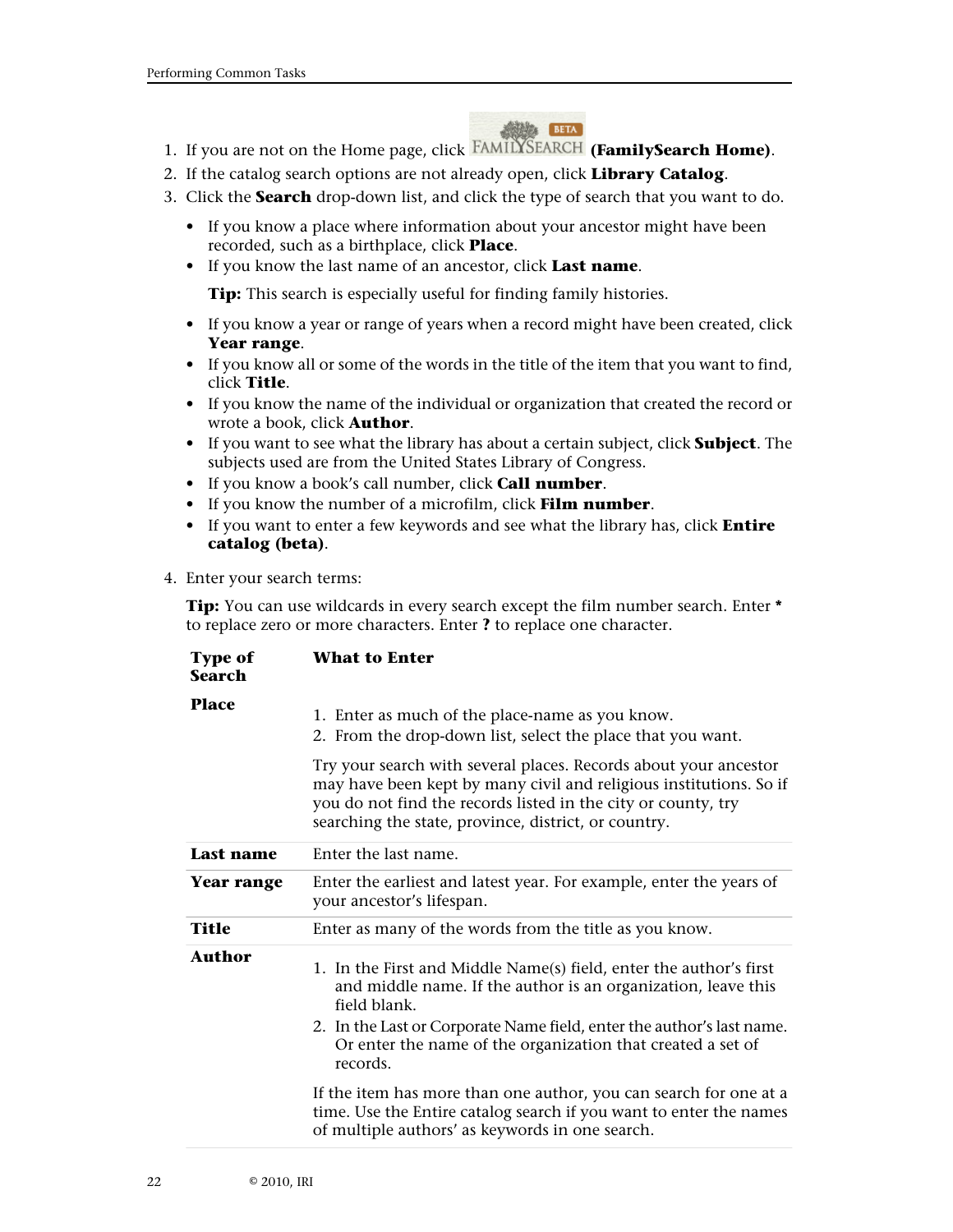| <b>Type of</b><br><b>Search</b> | <b>What to Enter</b>                                                                                                                                                                                                                                                                                       |
|---------------------------------|------------------------------------------------------------------------------------------------------------------------------------------------------------------------------------------------------------------------------------------------------------------------------------------------------------|
| Subject                         | Enter the subject.                                                                                                                                                                                                                                                                                         |
|                                 | Type more words to get more specific results. Type fewer words<br>for a broader search.<br>• You can enter the words of the subject in any order.<br>You do not need to enter hyphens between the levels of the<br>subject headings.                                                                       |
| <b>Call number</b>              | Enter all or part of the call number. You do not need to worry about<br>capitalization.                                                                                                                                                                                                                    |
|                                 | To find items that are located near each other on the library's<br>shelves, type at least the first 8 characters of the call number.                                                                                                                                                                       |
|                                 | To include the first and second lines of the call number in your<br>search, type a space between the lines.                                                                                                                                                                                                |
|                                 | <b>Film number</b> Enter the complete microfilm number.                                                                                                                                                                                                                                                    |
| <b>Entire</b>                   | Type one or more words that describe the entries you want to find.<br>catalog (beta) You do not need to include words such as "a," "of," and "in."                                                                                                                                                         |
|                                 | <b>Tip:</b> Type as many specific or less common keywords as you can.<br>For example, if you want to find entries about the Wilson family<br>who married into the Kitzmiller family and lived in Maryland, you<br>obtain better results if you type wilson kitzmiller maryland<br>than if you type wilson. |

#### 5. Click **Search**.

A list of search results appears.

- If you conducted a place search, the results show the types of records that are available for that place. The number indicates how many catalog entries are in that record type.
- If you conducted another type of search, you see a list of matching catalog entries.
- 6. If you conducted a place search, click the record type that you want The catalog entries opens beneath that record type. You can open as many categories as you want.
- 7. If you did not find what you want, try one of these strategies:
	- To refine your search, add or delete items in the search fields, which are located in the upper left side of the search results. Then click **Search**.
	- To filter your search, click a filter. The available filters are located beneath the search fields, along the left side of the screen. The number that is next to the filter name indicates how many of your search results are in that record type.

**Note:** Filters are not available when you do a place search.

- To conduct a different type of catalog search, simply empty the fields in the upper-left corner. Select the search type, enter your search terms, and click **Search**. You do not need to return to the home page unless you want to search Historical Records or Trees.
- If the system finds more results than fits on the screen, numbered links appear at the bottom of the list. Click these numbers to see each page of search results.